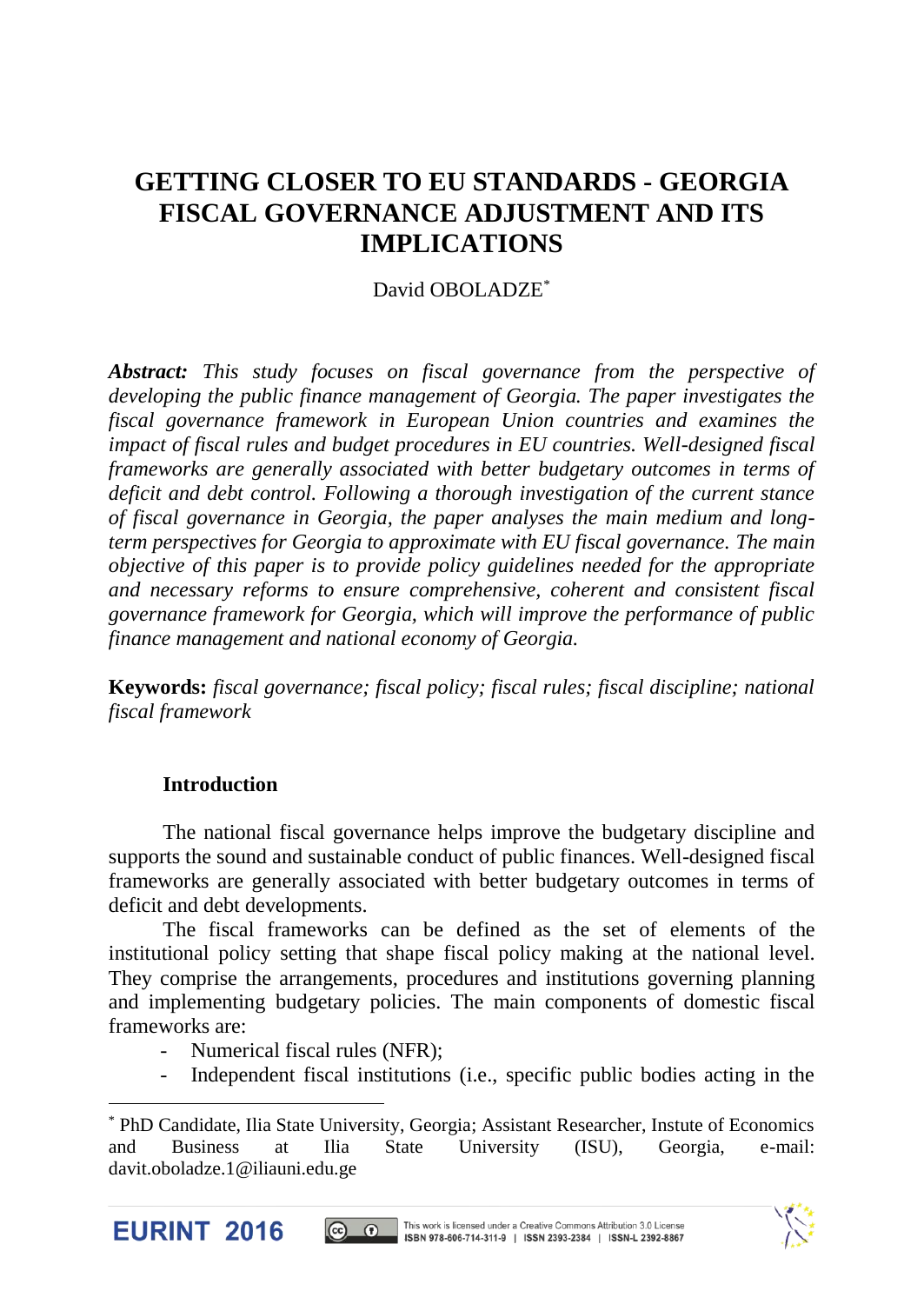field of budgetary policy);

- Budgetary procedures governing the preparation, approval, and implementation of budget plans. As part of the latter category:
- Medium-term budgetary frameworks (MTBFs) for multi-annual budgetary planning are specifically considered apart because of their importance in fostering medium term horizons for fiscal policies.

The policy of the EU countries in the direction of Public Finance Management serves three main objectives:

- Effective budgetary policy, control of deficit and prevention of unsustainable fiscal policies;
- Reducing the fiscal policies cyclic path;
- Increasing the efficiency of public finances expenditure.

Based on the scientific literature and empirical evidence on the domestic fiscal framework, particularly, on existing fiscal rules, the present paper primarily studies the existing evidence and then the major implications of the present framework. The paper uses official data from EU fiscal rules database, IMF and national authorities, regarding both national and supranational fiscal rules, between 1990 and 2012.

The main research questions of this paper are: Is Georgia fiscal governance framework compatible with those of EU countries? What reforms are needed to get closer to the EU standards? What would be the impact of such reforms? What Georgia can learn from past experiences in EU countries and what mistakes should Georgia avoid?

The paper is structured as follows: Section 1 presents a brief literature review regarding the role of fiscal rules. Section 2 provides a critical investigation of fiscal frameworks in EU Member States, using IMF and EU statistical data. Section 3 analyses the fiscal governance framework in Georgia. Section 4 presents policy guidelines for Georgia fiscal governance framework and the last section presents the concluding remarks.

#### **1. Literature review**

In many studies fiscal rules are found to be important tools for fiscal consolidation (Larch and Turrini, 2008)) and fulfilling medium-term fiscal objectives (von Hagen, 2010) The number of countries using fiscal rules as a fiscal policy device has rapidly increased since the mid-1990s, initially confined to advanced economies and rapidly outnumbered by developing economies (Schaechter *et al.*, 2012).

According to Symansky and Kopits (1998), a fiscal rule is "a permanent constraint on fiscal policy, expressed in terms of a summary indicator of fiscal performance such as the government budget deficit, borrowing, debt or a major component". According to European Commission, the fiscal policy rules set numerical targets for budgetary aggregates which pose a permanent constraint on

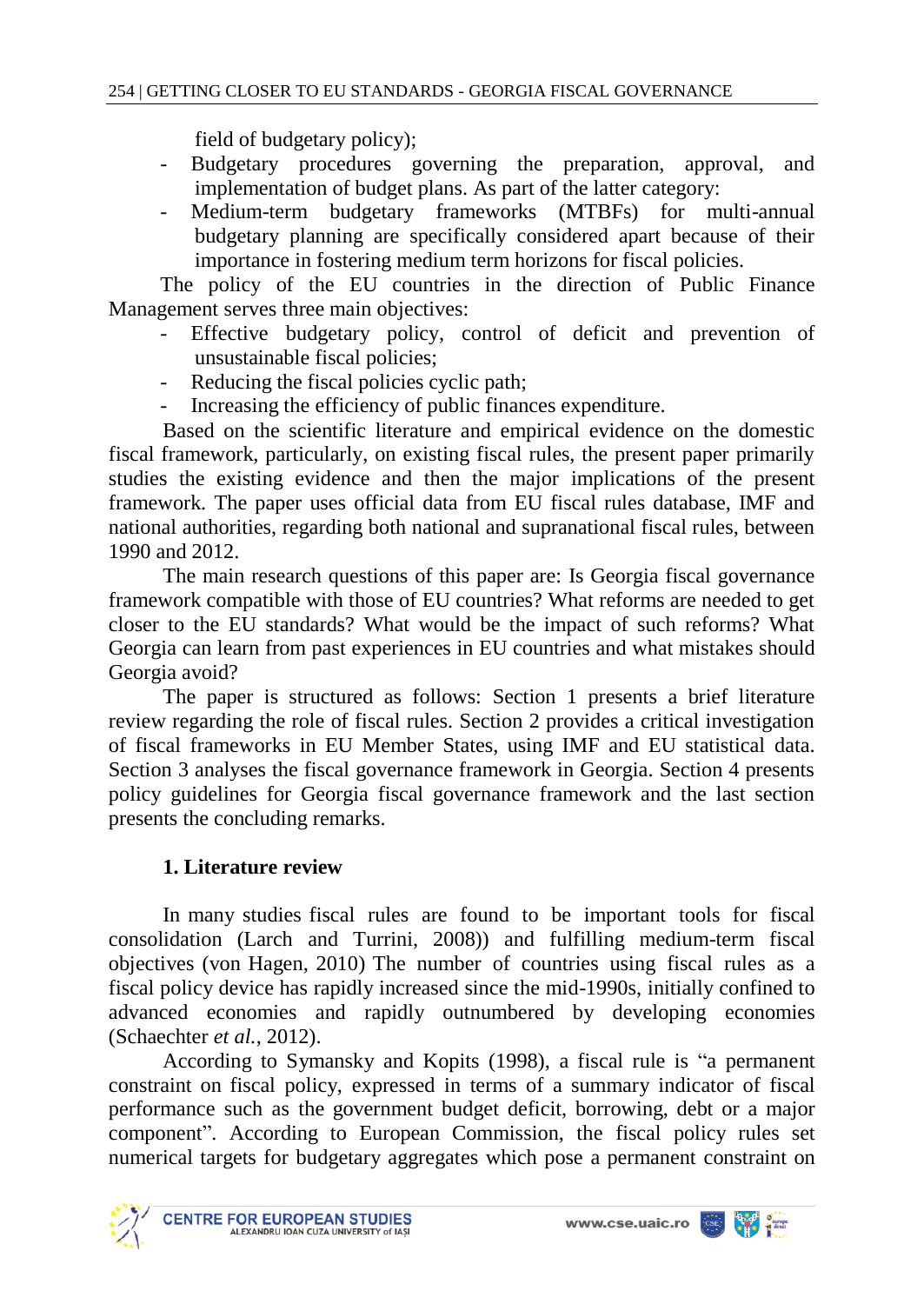fiscal policy, expressed in terms of a summary indicator of fiscal outcomes, such as the government budget balance, debt, expenditure, or revenue developments, in order to enhance budgetary discipline and foster policy coordination between different levels of government. Additionally, fiscal rules may further contribute to the reduction of uncertainty about future fiscal policy developments (European Commission, 2014).

Regarding the impact of fiscal rules on pro-cyclicality, the literature reveals some divergent views, facing empirical limitations. As suggested by Kopits and Symansky (1998), IMF (2012), Bova *et al.* (2014), etc., fiscal rules are generally established as part of a broad reform of the fiscal framework that seeks to support fiscal credibility and discipline, containing pressures to overspend, especially in good times. Bova *et al*. (2014) found that in contrast with the advanced economies, the adoption of fiscal rules in developing countries has not been associated with more counter-cyclical fiscal policies and concluded that having a fiscal rule does not shield developing economies from pro-cyclicality. Debrun *et al*. (2008) found that fiscal rules tend to encourage higher cyclically-adjusted primary balances in the EU and may reduce pro-cyclicality. On the other hand, Manase (2005) claims that fiscal rules tend to limit the ability of fiscal authorities to react to business cycle fluctuations, thus potentially exacerbating volatility.

More recent economic literature (European Commission, 2014) and countryspecific policy experiences provide evidence that well-designed numerical fiscal rules (NFR) significantly enhance fiscal discipline together with independent fiscal institutions (Debrun, 2007).

# **2. Fiscal Frameworks in EU – A Critical Investigation**

The official data reveals the increasing number of numerical fiscal rules (NFR) used by the EU Member States as fiscal device since 1990s, as shown in Figure 1 and 2. The main types of NFR in EU Member States are the Balanced Budget Rule (BBR), Debt Rule (DR), Expenditure Rule (ER) and Revenue Rule (RR). In 2008, there were 67 rules in place in EU Member States, of which more than one third were budget balance rules; debt and expenditure rules represented about one quarter each and revenue rules accounted for less than 10% (European Commission, 2014).

To capture the influence of the characteristics within the institutional framework of the fiscal policy, General Directorate for Economic and Financial Affairs (DG ECFIN) has constructed an index of strength of fiscal rules (SFRI), using information on (i) the statutory base of the rule, (ii) room for setting or revising its objectives, (iii) the body in charge of monitoring respect and enforcement of the rule, (iv) the enforcement mechanisms relating to the rule, and (v) the media visibility of the rule.

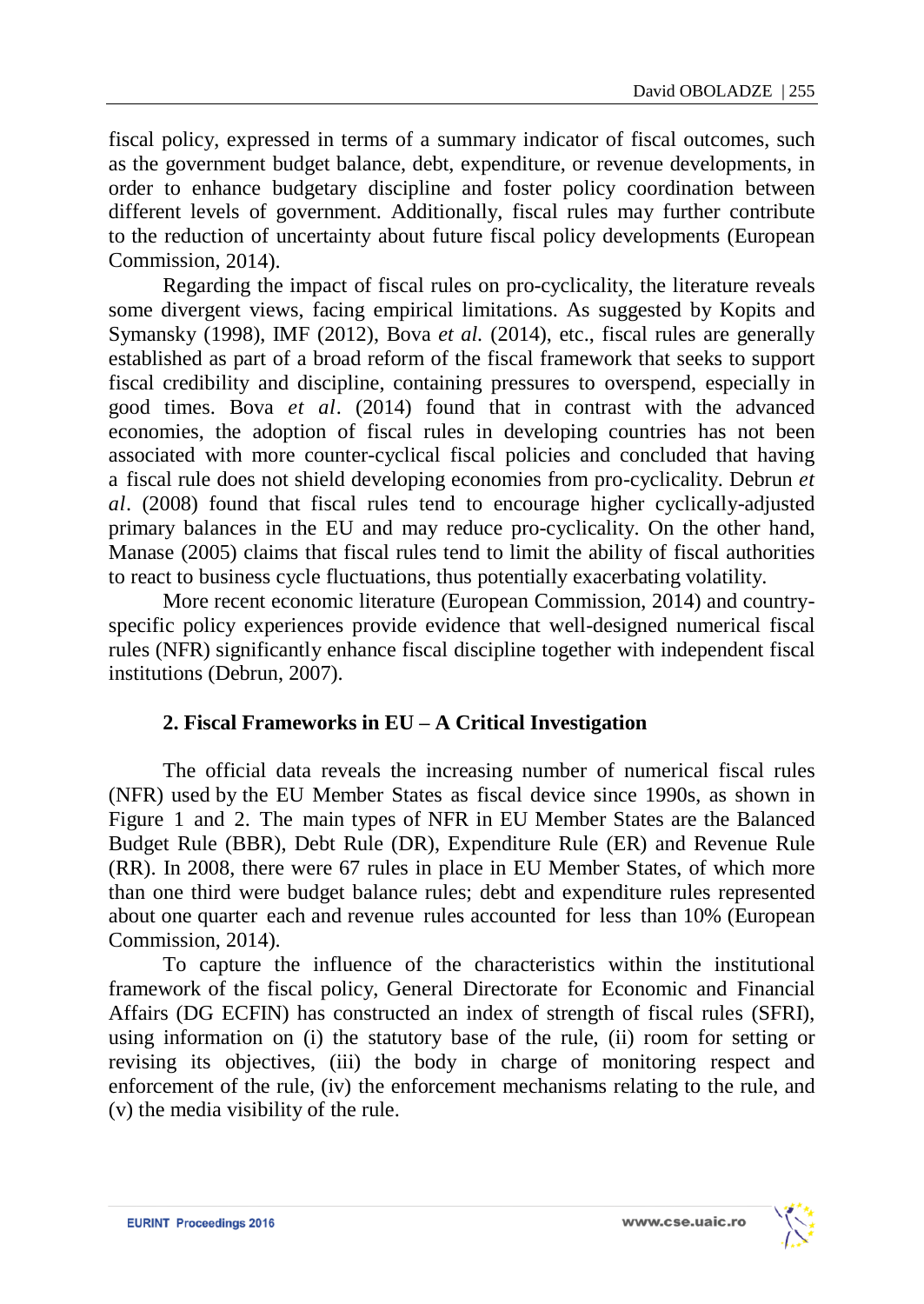

**Figure 1. Number of NFR in force in the EU Countries, by type, 1990–2012**

Source: European Commission





# Source: IMF Fiscal Rules Database

The fiscal rules database contains the time series for the fiscal rule index 1990-2012 as shown in Figure 3 and 4. This corresponds to the quality of rulesbased fiscal governance in EU Member States.



**The Second**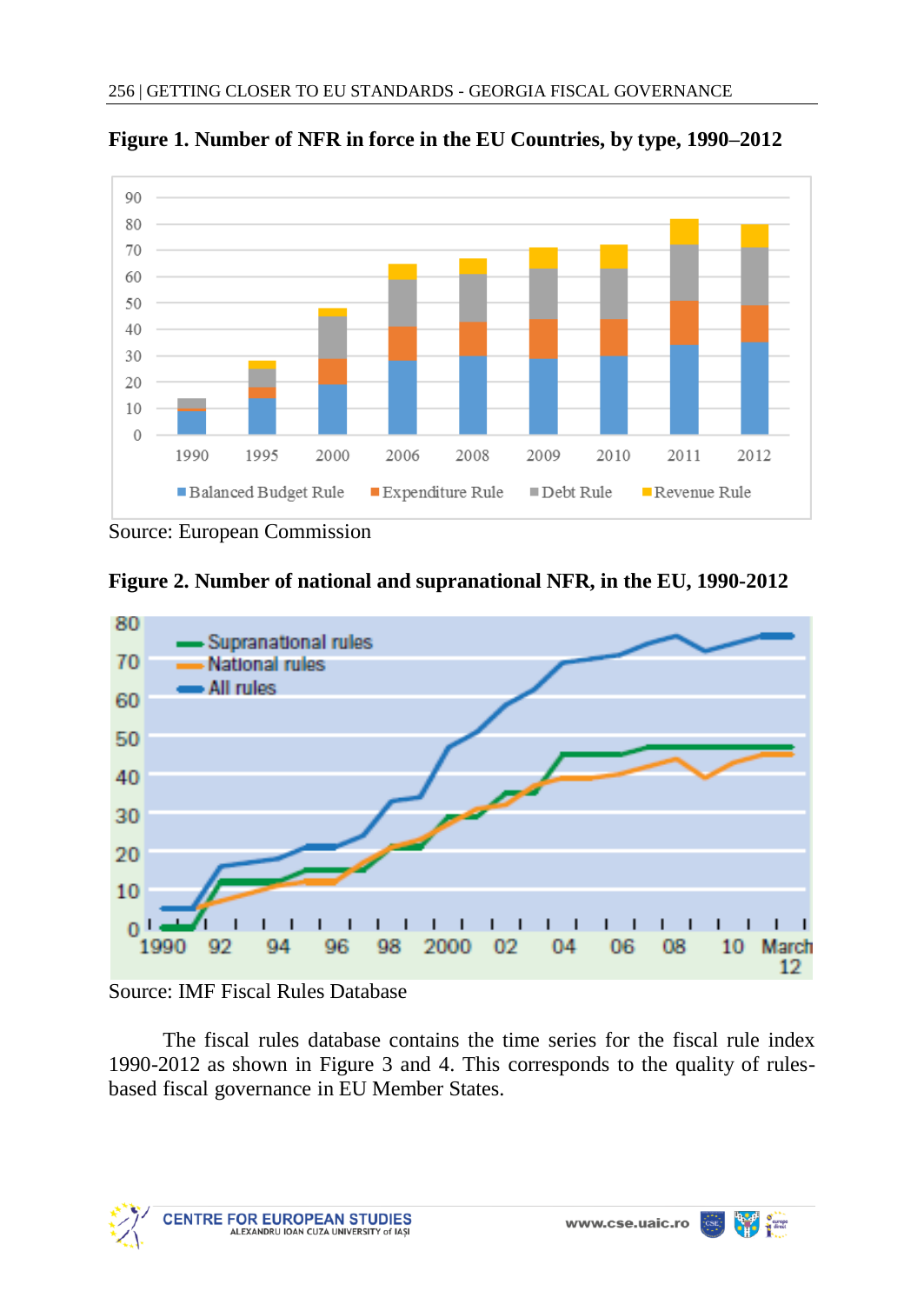

**Figure 3. The FR Index (FRI) in the EU and selected groups of Member States, 1990 to 2012**

Based on the SFRI for each rule, a comprehensive time-varying fiscal rule index for each Member State was constructed by summing up all SFRI in force in that Member State weighted by the coverage of general government finances of the respective rule (i.e. public expenditure of the government sub sector(s) concerned by the rule over total general government expenditure). In the presence of more than one rule covering the same government sub-sector, the second, third and fourth rules obtain weights ½, ⅓, and ¼, to reflect decreasing marginal benefit of multiple rules applying to the same sub-sector. The assigned weights are mainly determined by the fiscal strength of the rule and its coverage (European Commission, 2014).

The index is improved by means of making numerical fiscal rules stronger along either of the above dimensions and new numerical fiscal rules are introduced. Also, the coverage of general government is extended. The average quality of fiscal governance in the EU-27 has improved during 1990 and 2012, although 2009 marks a decline in the quality of fiscal governance in several EU countries.

As shown in Figure 4, countries with above-average standards of rules based fiscal governance include the Netherlands, Estonia, Denmark, Sweden, Luxembourg, Poland, Germany and Belgium; Bulgaria, Spain and France have joined this group by strengthening their rules-based framework in the time period under review. Slovenia, Hungary, Slovakia, Italy, Latvia, Romania, Austria, Ireland and Portugal have maintained rules-based fiscal governance frameworks with lower than average quality. The Czech Republic, Finland and the United Kingdom have a tradition of sound rules-based fiscal governance in contrast with Cyprus, Greece and Malta, continuously characterized by the absence of numerical fiscal rules.



Source: European Commission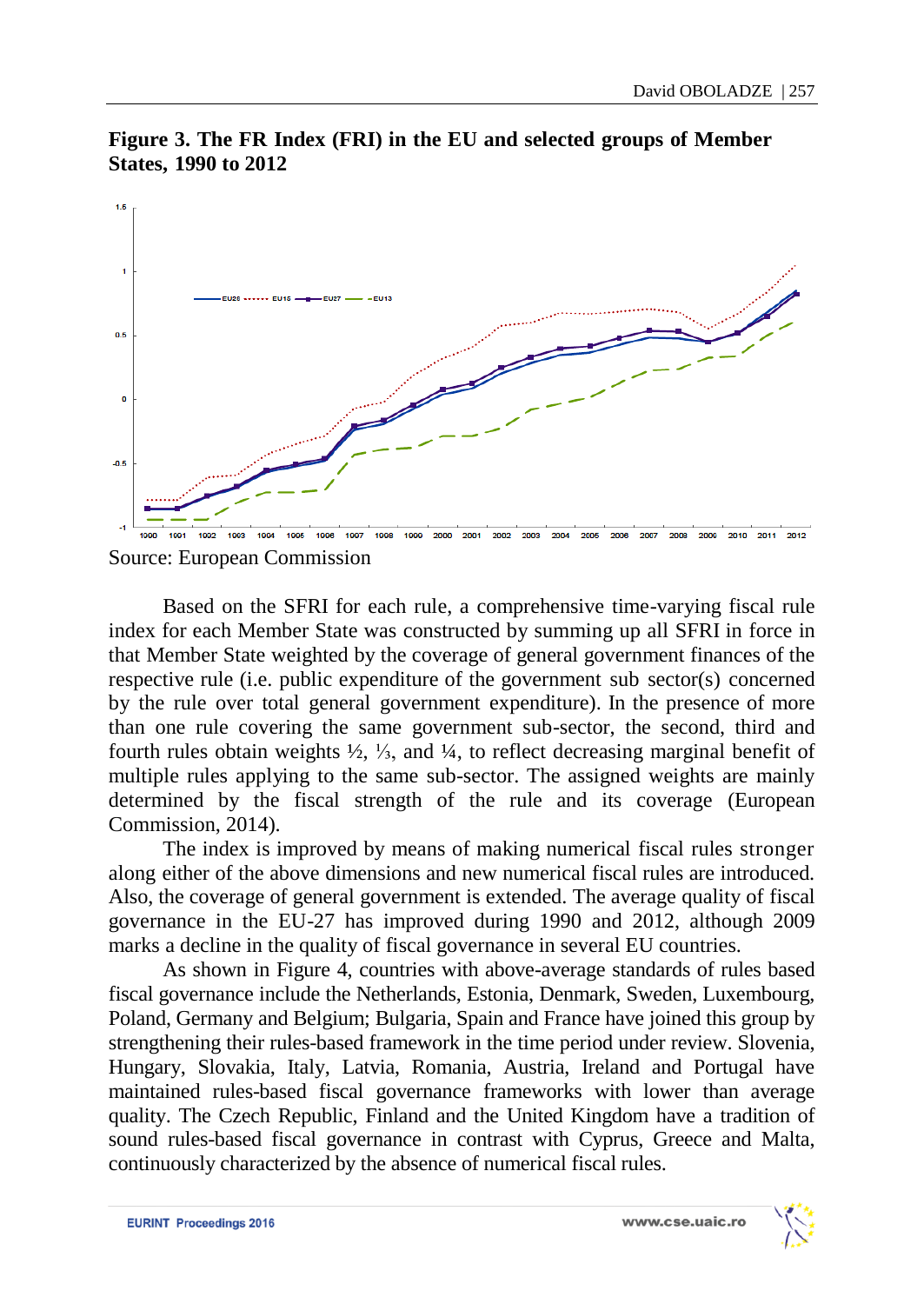

**Figure 4. The fiscal rule index (FRI) in the EU-28 by country, 2011 and 2012**

Source: European Commission

| Table 1. Credit ratings of Moody's of EU Member States grouped by their |  |  |  |  |  |  |  |  |  |  |  |
|-------------------------------------------------------------------------|--|--|--|--|--|--|--|--|--|--|--|
| strength of rules-based fiscal governance, mid-2009                     |  |  |  |  |  |  |  |  |  |  |  |

| <b>Rating</b> | <b>Fiscal rule index</b>   |               |            |               |  |  |  |  |  |  |  |  |  |
|---------------|----------------------------|---------------|------------|---------------|--|--|--|--|--|--|--|--|--|
|               |                            | below average |            | above average |  |  |  |  |  |  |  |  |  |
| Aaa           | AT                         | (2.2)         | DE         | (6.9)         |  |  |  |  |  |  |  |  |  |
|               | FI                         | (4.6)         | DK         | (9.4)         |  |  |  |  |  |  |  |  |  |
|               | IE                         | (2.2)         | ES         | (9.5)         |  |  |  |  |  |  |  |  |  |
|               | $\ensuremath{\mathsf{IT}}$ | (3.7)         | FR         | (6.9)         |  |  |  |  |  |  |  |  |  |
|               | UK                         | (0.0)         | ${\rm LU}$ | (8.3)         |  |  |  |  |  |  |  |  |  |
|               |                            |               | NL         | (9.4)         |  |  |  |  |  |  |  |  |  |
|               |                            |               | SE         | (9.1)         |  |  |  |  |  |  |  |  |  |
|               |                            |               | BE         | (5.3)         |  |  |  |  |  |  |  |  |  |
| Aa2           | PT                         | (1.7)         |            |               |  |  |  |  |  |  |  |  |  |
| Aa2           | SI                         | (5.1)         |            |               |  |  |  |  |  |  |  |  |  |
| Aa3           | <b>CY</b>                  | (0.0)         |            |               |  |  |  |  |  |  |  |  |  |
| ${\bf A1}$    | CZ                         | (5.2)         |            |               |  |  |  |  |  |  |  |  |  |
|               | $\mathbf{EL}$              | (0.0)         |            |               |  |  |  |  |  |  |  |  |  |
|               | MT                         | (0.0)         |            |               |  |  |  |  |  |  |  |  |  |
|               | SK                         | (3.8)         |            |               |  |  |  |  |  |  |  |  |  |
| A2            |                            |               |            |               |  |  |  |  |  |  |  |  |  |
| A3            |                            |               | LT         | (9.5)         |  |  |  |  |  |  |  |  |  |
| Baa1          | HU                         | (5.1)         |            |               |  |  |  |  |  |  |  |  |  |
| Baa2          |                            |               |            |               |  |  |  |  |  |  |  |  |  |
| Baa3          | ${\rm LV}$                 | (3.6)         | BG         | (10.7)        |  |  |  |  |  |  |  |  |  |
|               | RO                         | (2.3)         |            |               |  |  |  |  |  |  |  |  |  |

Source*:* Moody's (credit ratings), Commission services (fiscal rule index)



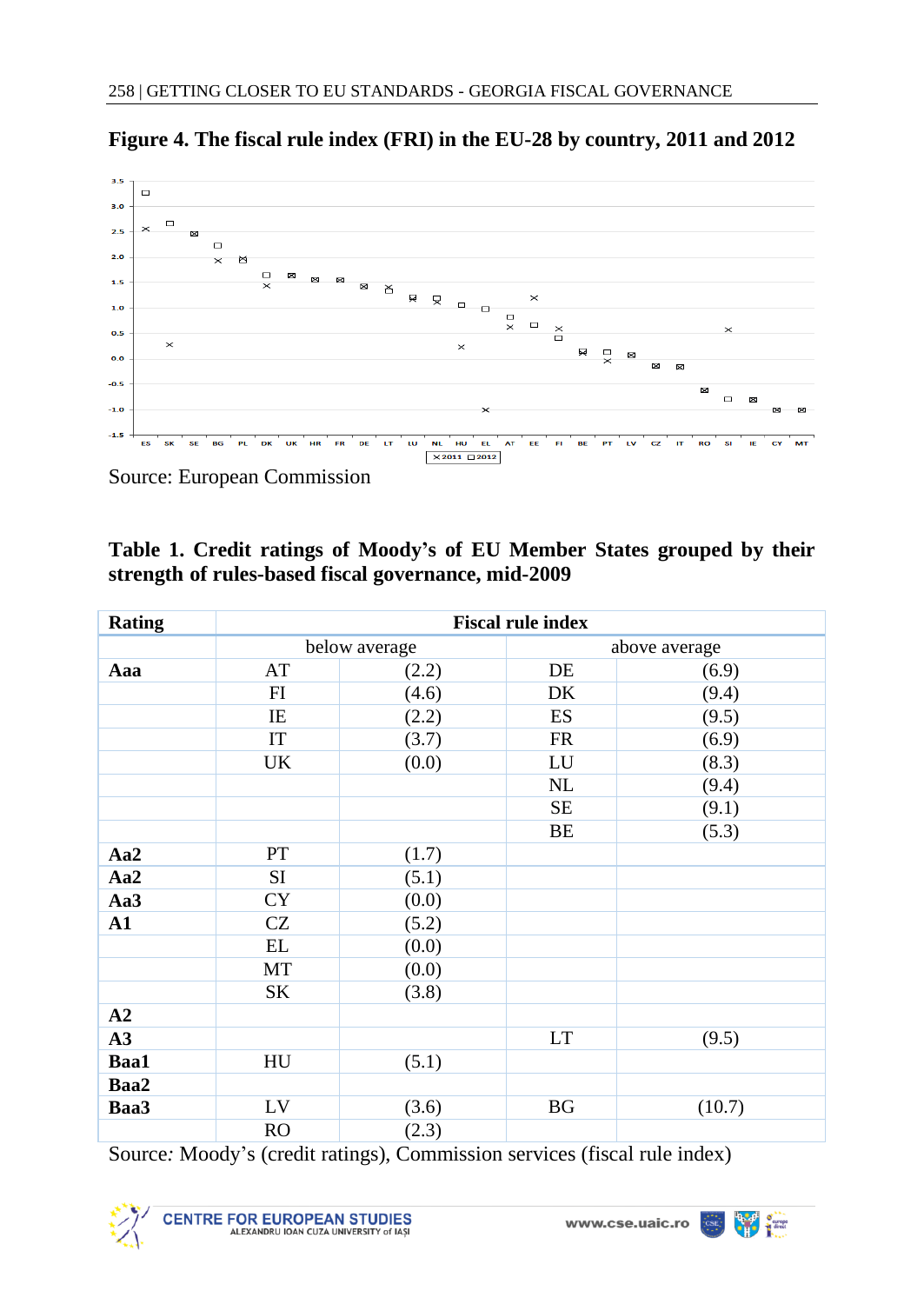A more direct indication of a systematic relationship between the quality of fiscal governance and the price of debt – that is determined by the risk of default – can be obtained by looking at the risk of default in groups of countries distinguished by their fiscal governance directly (Table 1).

Table 1 provides some support for the direct relation between a sound fiscal governance and the cost of public debt. In the Maastricht Treaty, fiscal discipline rests mainly on the excessive deficit procedure which led to the Stability and Growth Pact (SGP). The EU fiscal framework, as laid down by the SGP, aims at ensuring fiscal discipline through two main requirements: (i) Member States are required to avoid excessive government deficit and debt positions, less than 3% and 60% of GDP, respectively; (ii) Member States are required by the preventive part of the SGP to achieve and maintain their medium term budgetary objectives (MTO), which are cyclically adjusted targets for the budget balance.

The 2005's version of the pact strengthens the 'preventive arm' by requiring budgets to be significantly improved during boom years in order to leave enough room for deterioration in slow-growth years and not to result in a breach of the 3% limit. The revised pact also specifies that the Commission would base its recommendations on cyclically adjusted budget measures. The very existence of a public deficit crisis, doubled by the sovereign debt crisis in the EU, is just the latest available proof that the European model has failed to establish and enforce fiscal discipline. The 3% and 60% ceilings proved their inefficiency as NFR (shown in Figure 5 and Figure 6).



**Figure 5. Percent of EU countries with deficits above 3% of GDP**



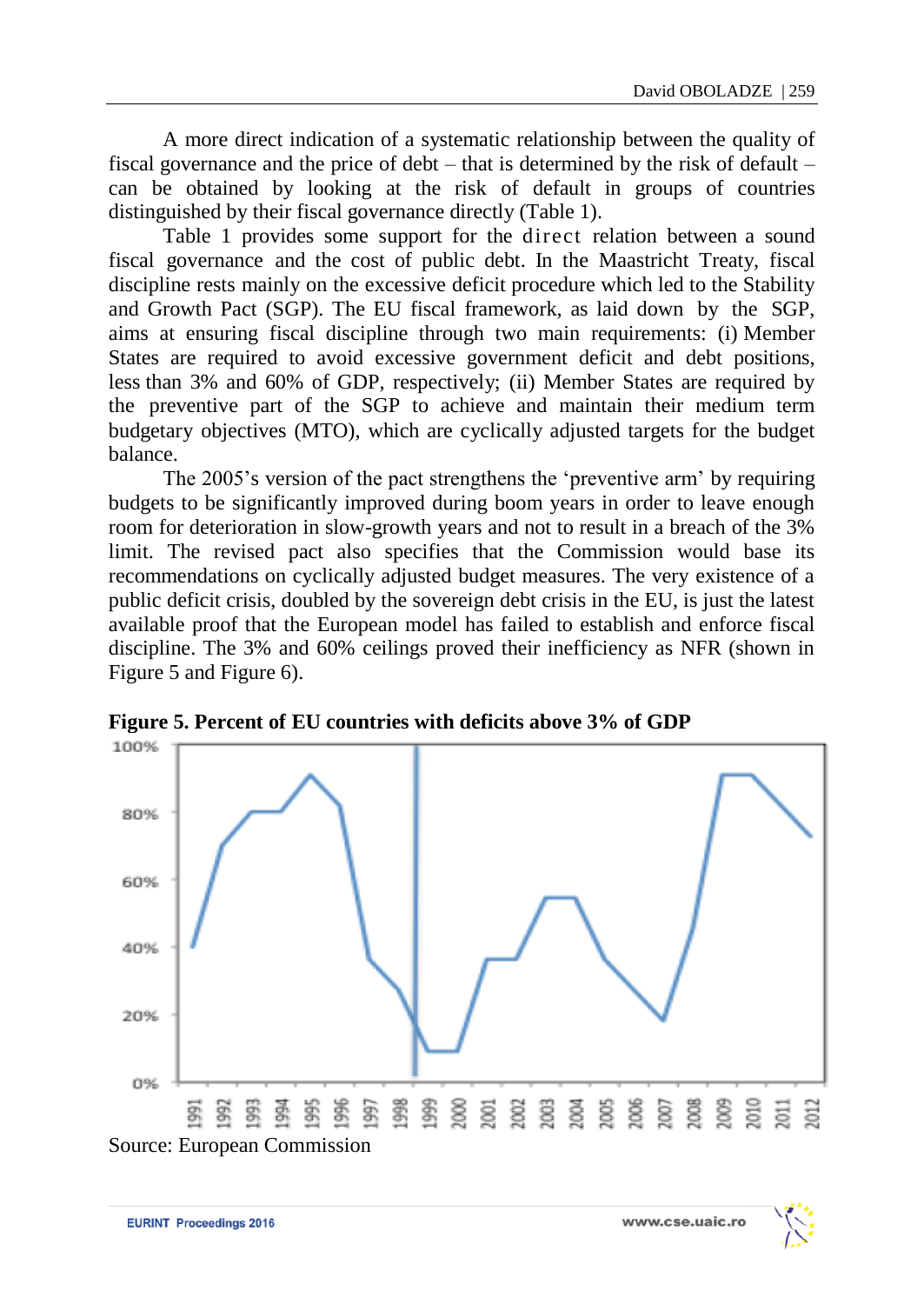According to the Commission services' 2011 spring forecasts, the government deficit exceeded 3% of GDP in twenty-two Member States in 2010. According to the Commission services' 2014, the public debt exceeded 60% of GDP in 14 Member States and on average EU27 and EA17 in 2012 (as shown in Figure 6).



**Figure 6. Public debt (% of GDP) during 2007 and 2012 in EU countries**

The empirical evidence shows that many governments did not adopt countercyclical policies before the onset of the crisis and, as a consequence, the 3% ceiling rule forced fiscal policy to turn pro-cyclical during the crisis. Moreover, the enforcement mechanism proved to be too weak to exert sufficient pressure on national governments.

Figure 7 shows the cyclicality in EU and indicates the weakness of public finances related to the crisis.

The deterioration of public finances will clearly have negative political and economic consequences while for some countries these are becoming particularly severe. Thus, an obvious lesson learnt from the crisis is that the SGP was not able to ensure sound public finances throughout the EU.





Source: European Commission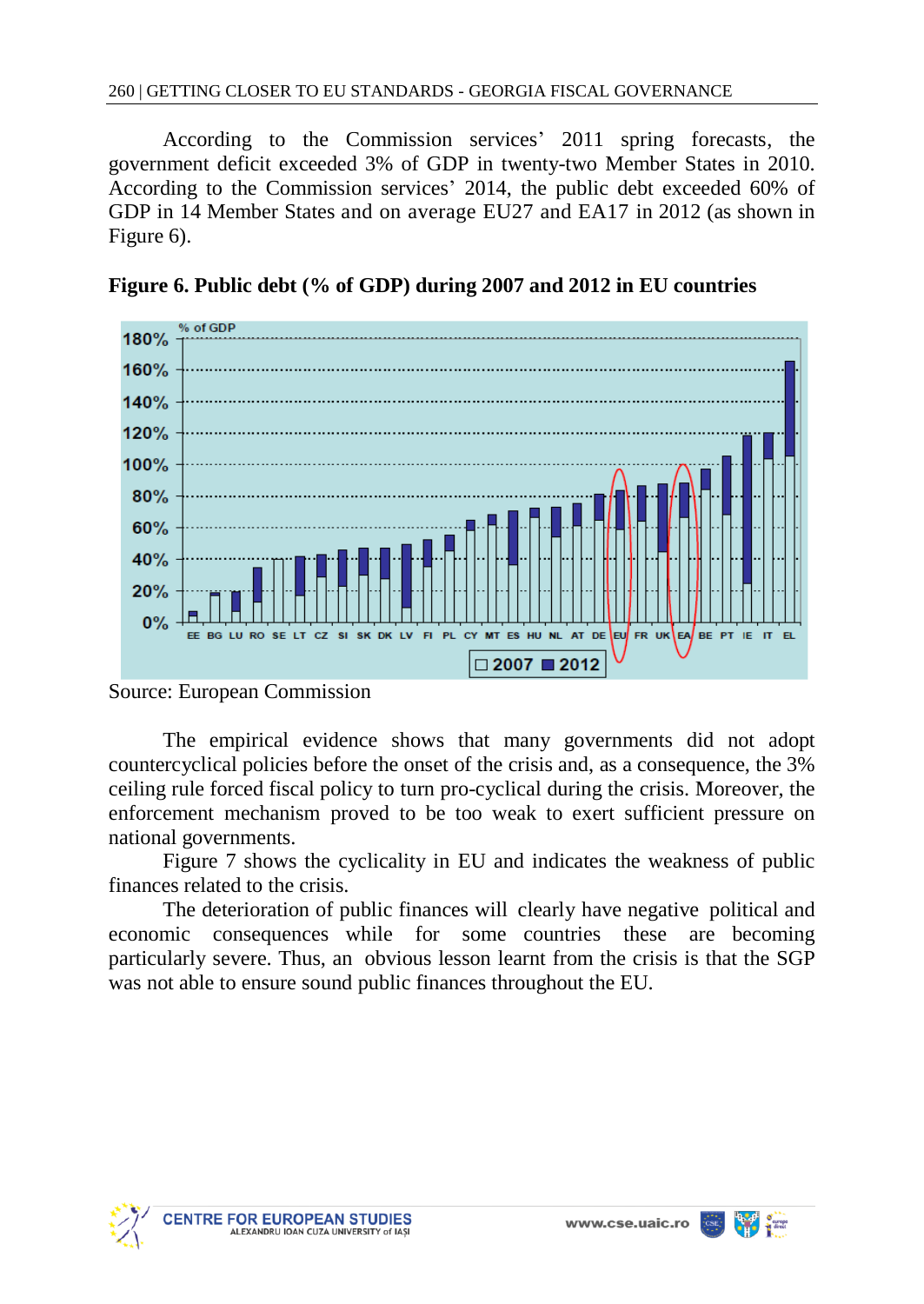

**Figure 7. Public Deficit, Public Debt and Output Gap (% of GDP) in EU countries**

Source: European Commission

# **3. Reforming Fiscal Frameworks in EU**

The findings proved that the key features of NFR are as follows: (i) the statutory basis of the rule, (ii) the monitoring of budgetary developments against the fiscal targets and (iii) the existence of corrective mechanisms in case of noncompliance. Monitoring and enforcement could be carried out by an independent body and the actions to be taken in case of non-compliance should always be defined ex-ante, so as to make the rule credible and enforceable. Otherwise, the cost of non-compliance would be only reputational. The sanctions must include personal sanctions as dismissal procedures, obligations to resign, fines, or lower wages. There are important elements to take into account in the design of NFR in order to enhance their influence on fiscal policy. The influence of fiscal rules on fiscal outcomes can be seen under two perspectives i.e. budgetary discipline and macroeconomic stabilization, as a consequence, an appropriate balance between these two objectives needs to be sought.

As it regards the NFR by type, the findings of this research suggest as follows: (i) Budget balance rules (BBR) are by far the most widespread fiscal rules in force across the EU Member States (Figure 1). They are defined in nominal terms with annual time horizons. A major criticism of budget balance rules concerns the risk of pro-cyclicality. BBR should be based on a medium-term perspective. Rules embedded into a medium term budgetary framework, as a part of a comprehensive fiscal strategy, may better adapt to economic and country

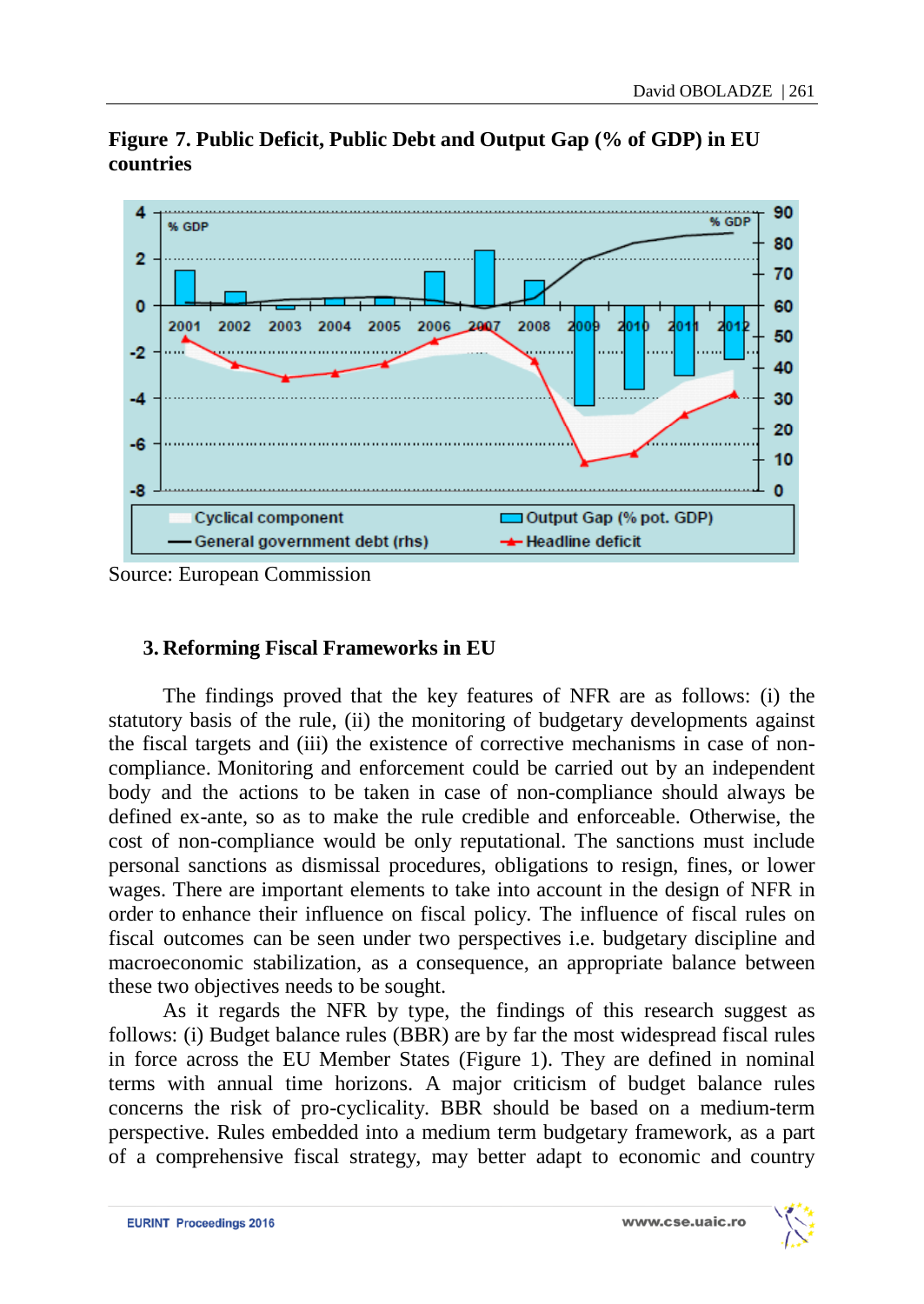specific circumstances; (ii) Debt rules (DR) suffer the same limit as BBR, i.e. the risk of pro-cyclicality. DR should be embedded in a medium-term framework in order to limit their potential pro-cyclical bias; (iii) Expenditure rules (ER) represent around one third of all fiscal rules and predominantly concern central governments and social security spending. Most of these rules are embedded into a medium-term budgetary framework (European Commission, 2010). As suggested by Kopits (2007), binding spending ceilings can play a crucial role in the functioning of the whole fiscal framework. The main limit of ER is the risk of negative effect on the quality of public expenditure; (iv) Revenue rules (RR) are not common rules in the EU. According to European Commission (2012), in 2008, only six EU Member States had such rules.

The main weakness of NFR in EU countries are, in our opinion, the absence of independent monitoring and regular reporting, together with the absence of corrective mechanisms. All these shortcomings should be addressed in order to increase the effectiveness of NFR.

Given the variety of national situations and institutions, a one-size-fits all policy would not have warranted results. The large specificity of the institutional environment, fiscal policy and economic development across the EU Member states requires specific adapted design features; it means more flexible numerical fiscal rule adapted to the practical reasons of member states, but defined at EU level. Effective and timely monitoring of the rules by independent bodies must be ensured. Overall, Member States must transpose the fiscal rules into their national legislation to strengthen the enforcement mechanism. This requires that Member States adhere to certain minimum standards for domestic fiscal frameworks. Research has shown that the best performing countries meet certain minimum standards (European Commission, 2011). The use of a directive rather than a regulation is in recognition of the fact that the optimal procedural and institutional set-up for fiscal policy-making will depend on the different characteristics of Member States, meaning that there is no one model that can or should be applied in all cases.

The interaction and mutually reinforcing provisions of the EU fiscal rules on national budgetary frameworks (NFF) are presented in Figure 8.

By requiring that all Member States adhere to them in their specific way, the quality of national fiscal policy can be enhanced even for the worst performers. It is true that fiscal policy is supervised at European level, but it is set at national level. As the total fiscal harmonization remains an impossible goal at EU level, adhering to certain minimum standards for domestic fiscal frameworks can also foster policy coordination between different levels of government depending on their institutional coverage. Additionally, fiscal rules may further contribute to the reduction of uncertainty about future fiscal policy developments. However, fiscal rules can only yield these benefits if appropriate institutions for monitoring and enforcement mechanisms are in place, or if they are supported by strong political commitment.

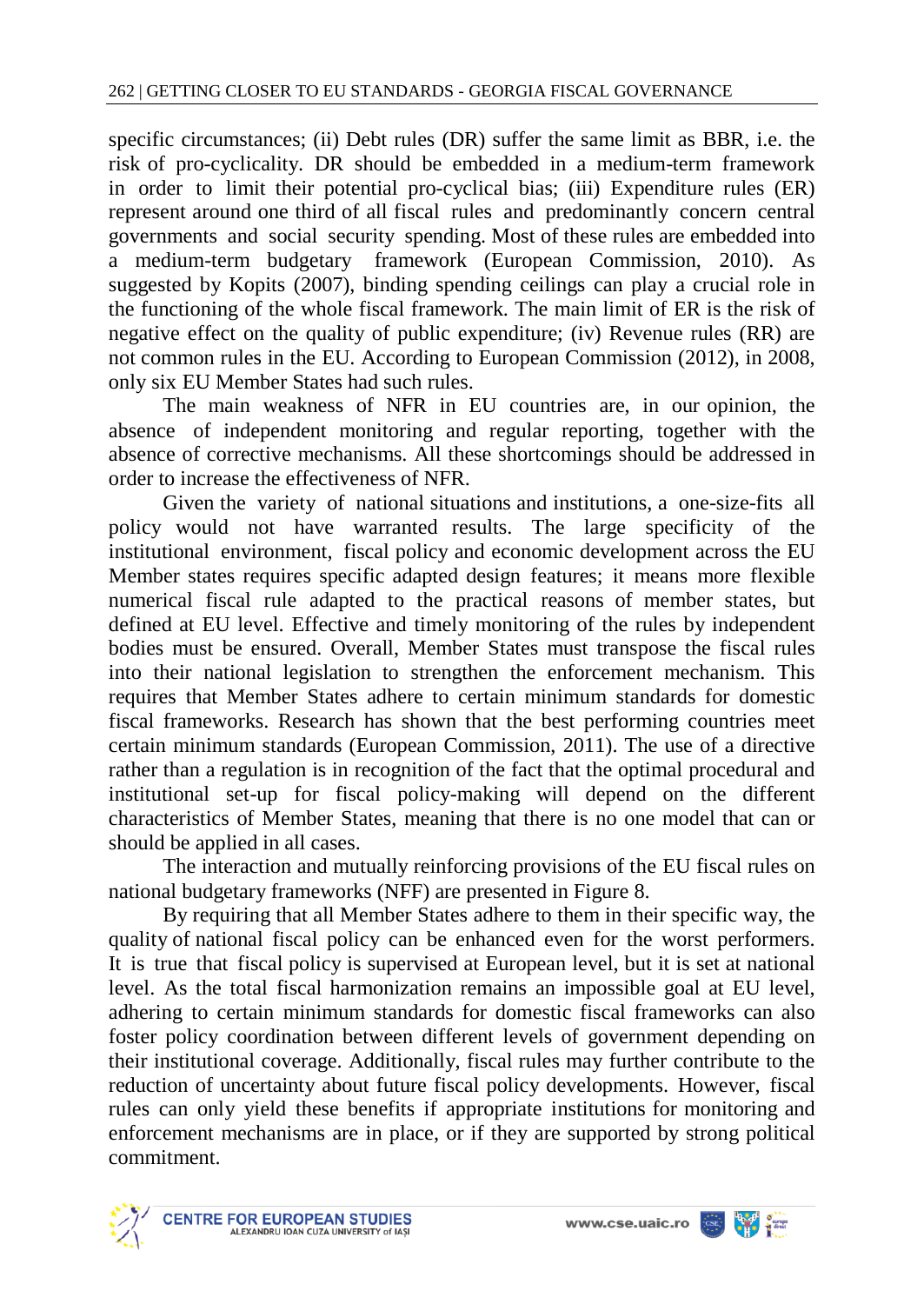

# **Figure 8. Main requirements for NFF by legal instrument and degree of specificity**

Source: European Commission

# **4. The Fiscal Governance Framework in Georgia**

The Eastern partnership (EaP), a key policy initiative in the Neighbourhood, aims to bring Georgia closer to the European Union. EU budget support is the main form of EU assistance in the Eastern Partnership region. It involves dialogue, financial transfers to the partner country, performance assessment and capacity development, based on partnership and mutual accountability. Budget support is used to support reforms in mutually agreed sectors, as well as in macroeconomic and public finance policy. The EU's annual budget support programme started in 2007 and since then it has been growing. The first tranche amounted to EUR 14 million in 2007, and was increased to EUR 65.5 million in 2014.

EU assistance to Georgia in 2007-2014 focused on four areas: democratic development, the rule of law and good governance; trade and investment; regional development and sustainable development, poverty reduction; support for peaceful settlement of conflicts.

EU supported public finance management (PFM) reform's build to enhance good governance and reduce poverty. By encouraging essential reforms in areas ranging from budget planning, execution and monitoring, to internal and external audit and public procurement, this programme promotes transparency and accountability. It also contributes to the increased efficiency and effectiveness of the budgetary process and the alignment of Georgia´s regulations with EU standards and norms.

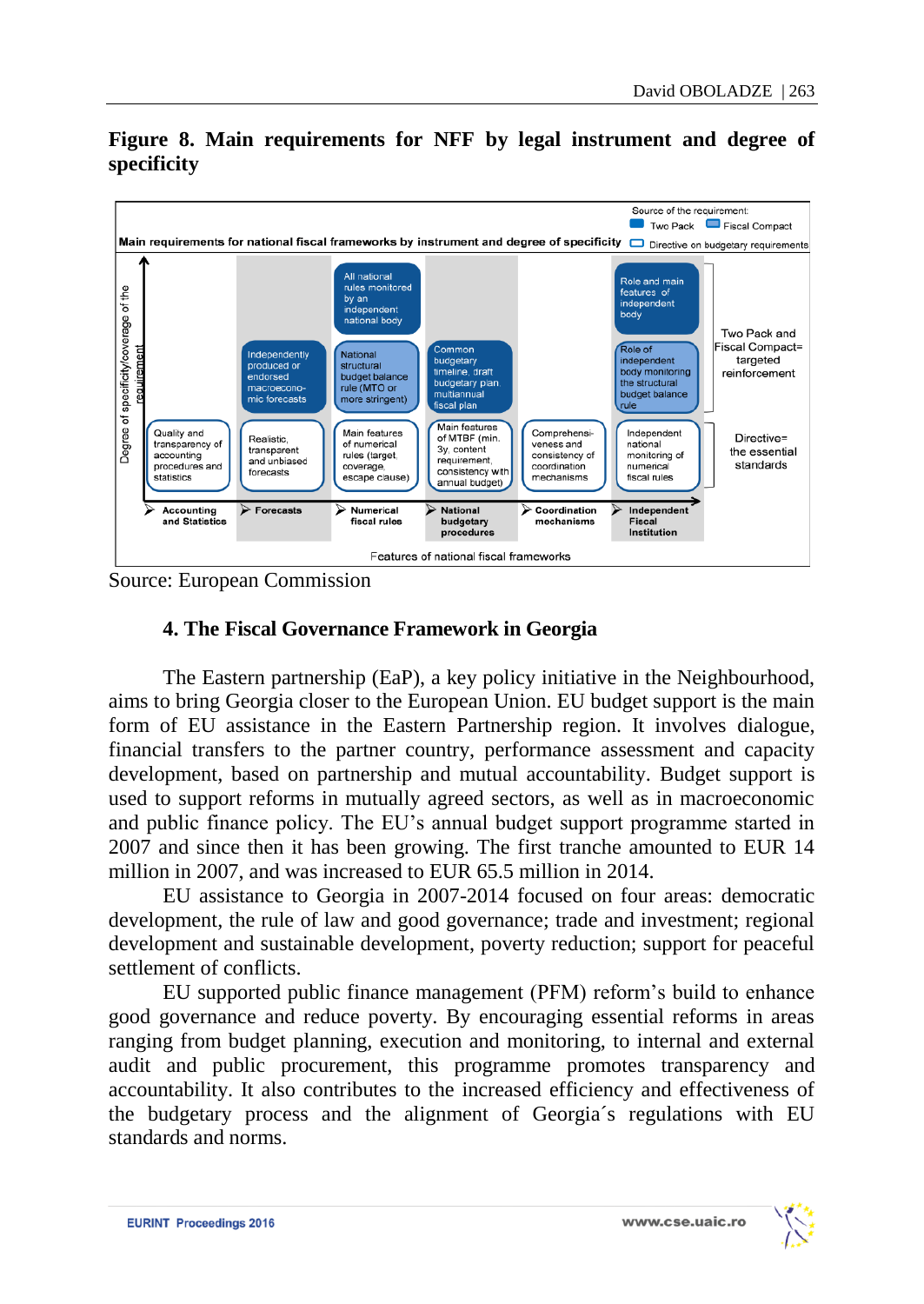On 29 November 2013 the EU and Georgia initialized an Association Agreement - including provisions on establishing a Deep and Comprehensive Free Trade Area (DCFTA) - forging a closer political and economic relationship between the two. The Association Agreement was signed on 27 June 2014 and it aims at gradually integrating Georgia into the EU Internal Market, the largest single market in the world. The Agreement includes a comprehensive reform agenda aimed at approximation of Georgia's legislation to EU norms being built on enhanced cooperation in some 28 key sector policy areas, including: economic dialogue; management of public finances; public financial control; taxation; accounting and auditing; financial services etc. Reforms in these areas will aim at gradual approximation with the EU acquis and also, where relevant, with international norms and standards.

In Georgia public finance management institutions and fiscal rules are determined by the Constitution of Georgia, the Budget Code and the Organic Law of Economic Freedom. Fiscal rules were introduced with the organic law of "Economic Freedom" under the Georgian constitution. The rules were introduced in 2011 and came into force on 31 December 2013 and their adoption was a part of the reform in the public finance management. The rules are based on the Maastricht criteria and aims to establish fiscal discipline and legal guarantees, setting the national framework for the public finance management. Fiscal rules in Georgia are presented in Figure 9.

| Type of<br><b>National</b><br><b>Rules</b> | <b>Statutory</b><br><b>Basis</b> | Covera<br>ge              | Formal<br><b>Enforcem</b><br>ent<br><b>Procedure</b> | Independ<br>ent Body<br><b>Sets</b><br><b>Budget</b><br><b>Assumpti</b><br>ons | Independent<br><b>Body</b><br><b>Monitors</b><br>Implementat<br>ion | Well-<br><b>Specifi</b><br>ed<br><b>Escape</b><br><b>Clause</b><br>S |
|--------------------------------------------|----------------------------------|---------------------------|------------------------------------------------------|--------------------------------------------------------------------------------|---------------------------------------------------------------------|----------------------------------------------------------------------|
| Expendit<br>ure rule<br>(2013)             | Constitutio<br>nal               | General<br>governme<br>nt | Yes                                                  | N <sub>0</sub>                                                                 | N <sub>0</sub>                                                      | Yes                                                                  |
| Revenue<br>rule<br>(2013)                  | Constitutio<br>nal               | General<br>governme<br>nt | Yes                                                  | N <sub>0</sub>                                                                 | N <sub>0</sub>                                                      | Yes                                                                  |
| <b>Budget</b><br>balance<br>rule<br>(2013) | Constitutio<br>nal               | Central<br>governme<br>nt | Yes                                                  | N <sub>0</sub>                                                                 | N <sub>0</sub>                                                      | <b>Yes</b>                                                           |
| Debt rule<br>(2013)                        | Constitutio<br>nal               | General<br>governme<br>nt | Yes                                                  | N <sub>0</sub>                                                                 | N <sub>0</sub>                                                      | <b>Yes</b>                                                           |

**Figure 9. Fiscal rules in Georgia. Key Characteristics (start date in brackets if different from implementation)**



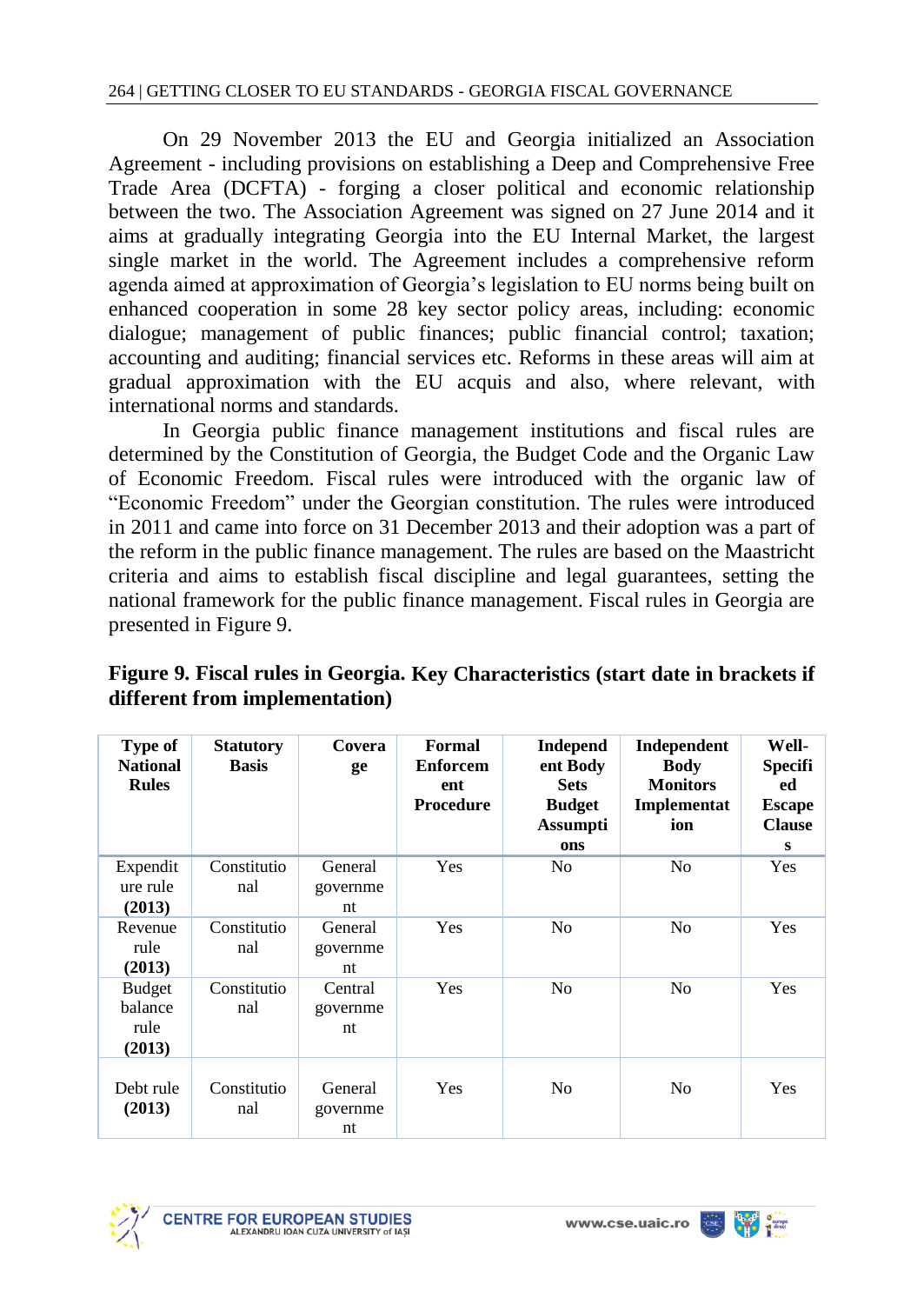*National rules* (dates in brackets):

**- ER (since 2013):** The ratio of 'expenditures and increase in non-financial assets' to GDP of the consolidated budget to the

GDP shall not exceed 30 percent.

**- RR (since 2013):** The organic law of "Economic Freedom" prohibits the growth of any tax rate, except excise tax.

**- BBR (since 2013):** The ratio of the consolidated budget deficit to GDP shall not exceed 3 percent.

**- DR (since 2013):** The ratio of the State Debt to GDP shall not exceed 60 percent.

Source: Georgian Legislation

Although the main fiscal rules (expenditures, balance, public debt, revenue rule) and the macro- economic indicators defined in the Georgian legislation are consistent with the determined macroeconomic parameters, it is important to keep the main macroeconomic and fiscal indicators in the medium and long term period of time, to introduce proper analysis tools to insure correct projections.

# *4.1 The Reform of PFM in Georgia*

In accordance with EU-supported reforms, Georgia has significantly improved its budgetary and financial management systems since the previous Public Expenditure and Financial Accountability (PEFA) assessment Report of 2008. In the World Bank's PEFA assessment from September 2013, Georgia has been noted for significant advancement in its budgetary and financial managements systems. The budget classification system captures all administrative, economic and functional elements. There are no unreported government operations, and all programmes funded by major donors are part of budget appropriations and fiscal reports. Georgia scores among the highest PEFA marks on inter-governmental fiscal discipline. The basic set of systems is in place for strategic budget planning, budget formulation and execution. The introduction of international good practice in the budget cycle of the Government is well advanced, including robust systems for budget preparation, adequate chart of accounts, reliable execution (including accounting and reporting) and sufficient controls. Important progress has been achieved on programme-based budgeting, furthering the Government's objective of greater results-focus in fiscal planning. The concept of programme-based budgeting was adopted in the 2009 Budget Code, and significant advances have been made since then - reaching all the way to the full presentation of the 2012 draft budget in programme forms to Parliament. The legal framework governing public procurement was further amended; Electronic Government Procurement was introduced in 2011, and linked to the Treasury's information system thus providing for full information sharing. All the above reform initiatives were implemented to address the weaknesses identified by the 2008 PEFA assessment in such areas as

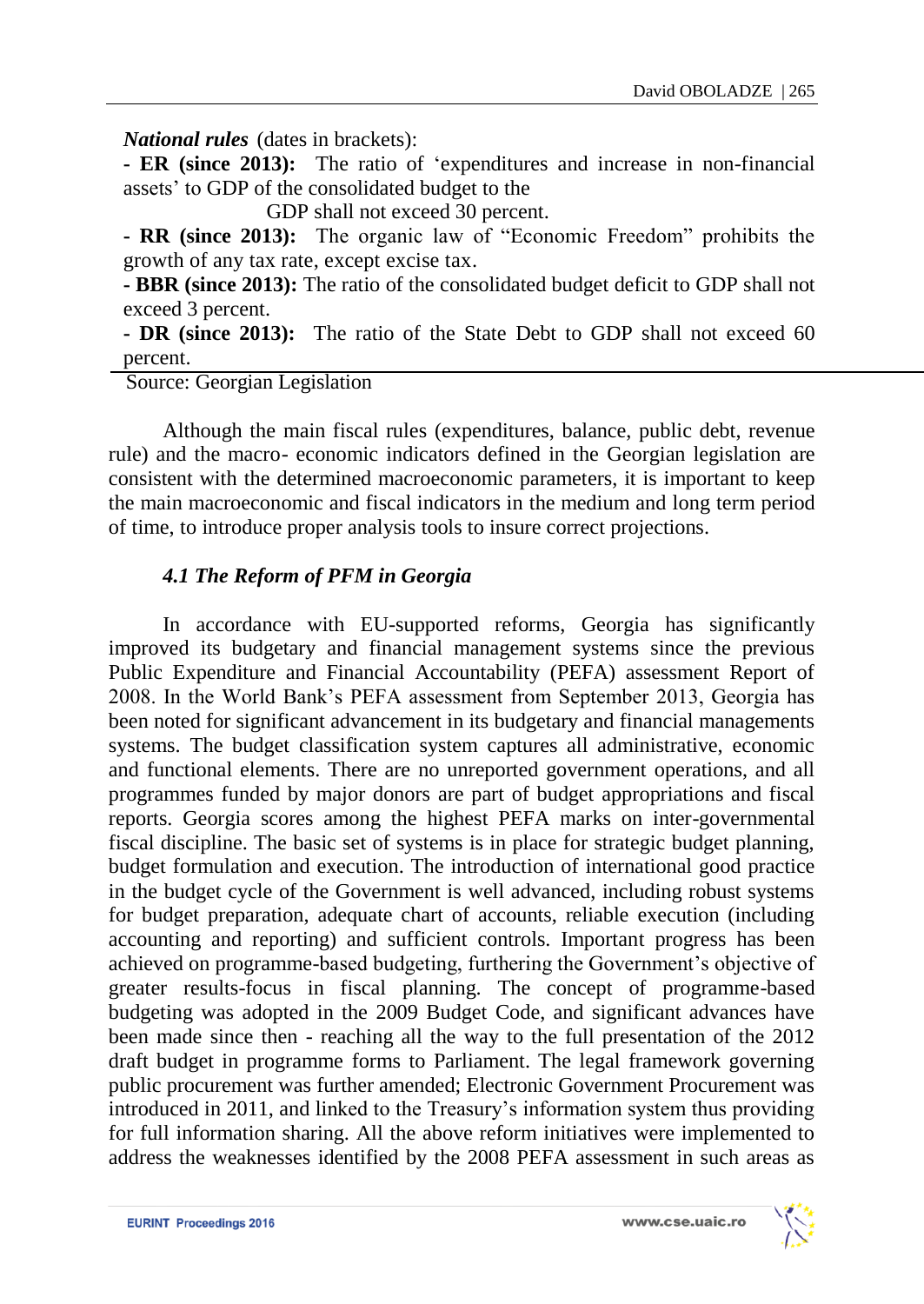external control system, personnel and payroll, public procurement, and reporting of high quality consolidated financial statements (Figure 10).



**Figure 10. PFM performance changes based on PEFA assessments 2008-2012**

Source: European Commission; PEFA 2008 and PEFA 2012*.* Note: The D, C, B and A scores were converted to numerical scale 1 to 4 respectively.

When analysing performance changes based on the PEFA assessments, performance improved for all PEFA dimensions except in the area of legislative scrutiny. As can be concluded based on the analysis above, performance is relatively better for the 'upstream' functions of PFM, and relatively lower for the 'downstream' PFM functions. The least-performing areas according to the latest PEFA were internal control and legislative oversight. Also, donor performance continues to have an adverse impact on the functioning of the government PFM systems in Georgia.

According to positive PEFA (2012) assessments, the Fiscal Rule Strength Index in Georgia also shows encouraging picture based on the SFRI for Georgia as shown in Annex (Fiscal Rule Strength Index in Georgia) and in Figure 11 (see the fiscal rule index (FRI) in Georgia and the EU-28 by country 2011 and 2012 below).

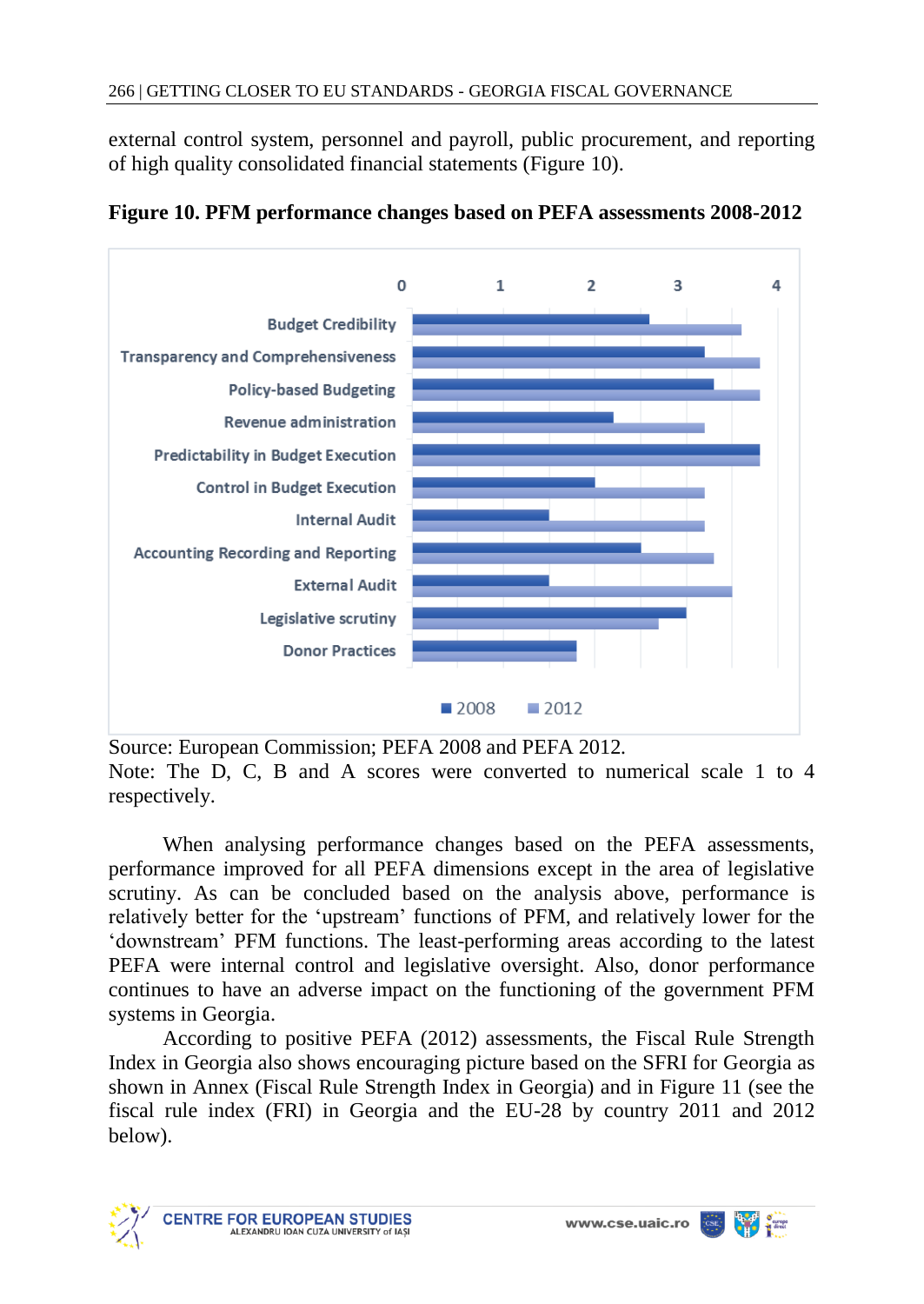**Figure 11.** The fiscal rule index (FRI) in Georgia and the EU-28 by country 2011 and 2012



Source: Author's representations

In addition, Government of Georgia plans to take the following actions for strengthening fiscal policy. (See Table 2 Required and Planned Activities for Strengthening Fiscal Policy below).

| Table 2. Required and Planned Activities for Strengthening Fiscal Policy |  |  |  |  |  |  |
|--------------------------------------------------------------------------|--|--|--|--|--|--|
|--------------------------------------------------------------------------|--|--|--|--|--|--|

| #            | <b>Activities</b>                                                                                                                                                                                           | <b>Responsible</b><br>Body | <b>Partner</b><br><b>Body</b> | <b>Timeframe</b> |
|--------------|-------------------------------------------------------------------------------------------------------------------------------------------------------------------------------------------------------------|----------------------------|-------------------------------|------------------|
| 1            | At least 5 line ministries develop medium<br>term strategies and action plans according to<br>the revised format, action plans are costed                                                                   | MoF<br>Georgia             | Spending<br>Units             | 2015             |
| $\mathbf{2}$ | All line ministries develop medium term<br>action plans according to revised format,<br>that are costed                                                                                                     | MoF<br>Georgia             | <b>Spending</b><br>Units      | 2016-2020        |
| 3            | Public Finance Reform (PFM) Action Plan<br>is prepared; Action Plan is costed                                                                                                                               | MoF<br>Georgia             |                               | since $2015$     |
| 4            | Costings of Sector Strategies (besides:<br>Public Administration Reform<br>$(PAR)$ .<br>$(AGWP)$ ,<br>Government Action Plan<br>Migration Action Plan, Livelihood Strategy<br>and Action Plan) are prepared | Spending<br>Units          | MoF<br>Georgia                | since $2015$     |
| 5            | Based on experience Instruction for Costing<br>is prepared and approved                                                                                                                                     | MoF<br>Georgia             |                               | 2016             |
| 6            | The Methodology for Capital/Investment<br>project Management is established                                                                                                                                 | MoF<br>Georgia             |                               | 2016             |

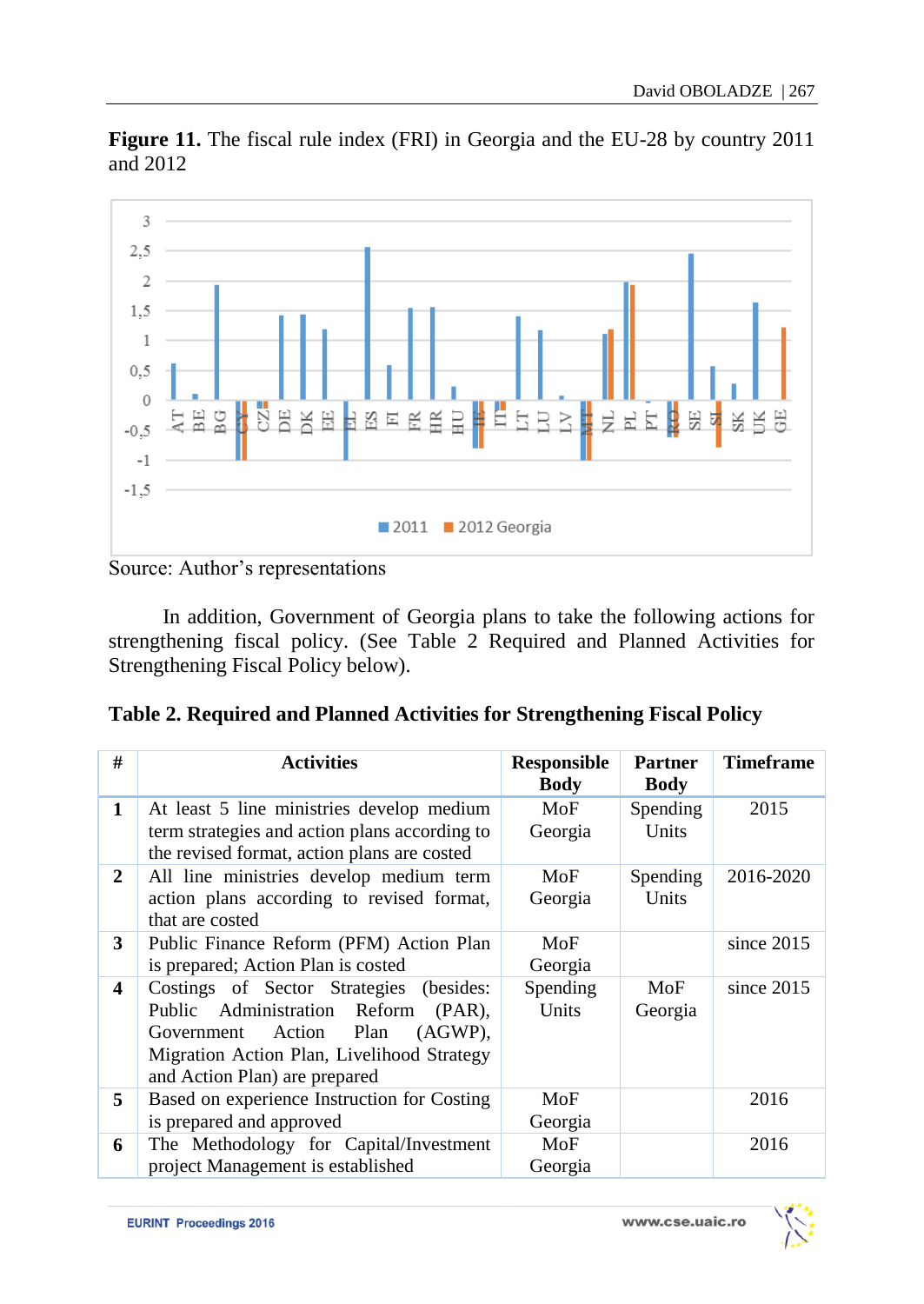| 7  | Implementation<br>Piloting<br>and<br>of<br>the<br>Methodology for Capital/Investment project<br>Management       | MoF<br>Georgia | <b>Spending</b><br>Units | 2016-2020                 |
|----|------------------------------------------------------------------------------------------------------------------|----------------|--------------------------|---------------------------|
| 8  | Improving program budgeting                                                                                      | MoF<br>Georgia | Spending<br>Units        | since $2016$<br>(current) |
| 9  | Improving the reporting system of program<br>budgeting – Reports of the Programs                                 | MoF<br>Georgia | Spending<br>Units        | since $2016$<br>(current) |
| 10 | State Budget Citizen's Guide is updated                                                                          | MoF<br>Georgia |                          | since $2015$              |
| 11 | Remedy of identified gaps of the Open<br>Budget Survey process and improving Open<br><b>Budget Index results</b> | MoF<br>Georgia |                          | 2016-2017                 |
| 12 | Improving the mechanism for responding to<br>the State Audit Office findings                                     | MoF<br>Georgia |                          | 2015-2017                 |
| 13 | Improving fiscal expenditure<br>document<br>and reflect contingent liabilities                                   | MoF<br>Georgia |                          | 2015-2017                 |
| 14 | fiscal rules and define<br>Analyse<br>sub<br>regulations if necessary                                            | MoF<br>Georgia |                          | 2016-2018                 |
| 15 | Regulate the participation of interested<br>stockholders in the budget process                                   | MoF<br>Georgia |                          | 2016-2018                 |

Source: Ministry of Finance of Georgia

Following the 2009 Budget Code reform in Georgia, the budgeting processes at central and municipal levels are based on programme and capital-based budgeting. This step should allow for better planning and co-ordination between line ministries activities in the regions. The entry into force of programme budgeting in all selfgovernment units of the country, complemented by a progressively implemented decentralization process, including fiscal, should on its part contribute to increase the consistency of expenditures for local and regional development. However, the programme budgeting initiative needs further development to achieve its full potential for being a useful tool for making policy decisions and adding real value in the prioritization and allocation of constrained resources.

Programme budget methodology has been updated. The 2016 State Budget is prepared according to the new methodology. Work is in progress on detailed Action Plans of five pilot ministries, which contains the information of programmes/sub-programmes/activities of the ministries and costing that is relevant to Annual budget law and Basic Data and Direction document (BDD) document. Active work should continue to further improve programme budgeting process and implement new methodology.

In respect with strengthening fiscal institutions, the reform was introduced in 2014 considering the functions of Budget Office implementation in practice to form the institute as an independent and impartial structure. For the correct planning of the above-mentioned economic and fiscal parameters the alternative forecasts prepared by independent institutions is important which excludes the

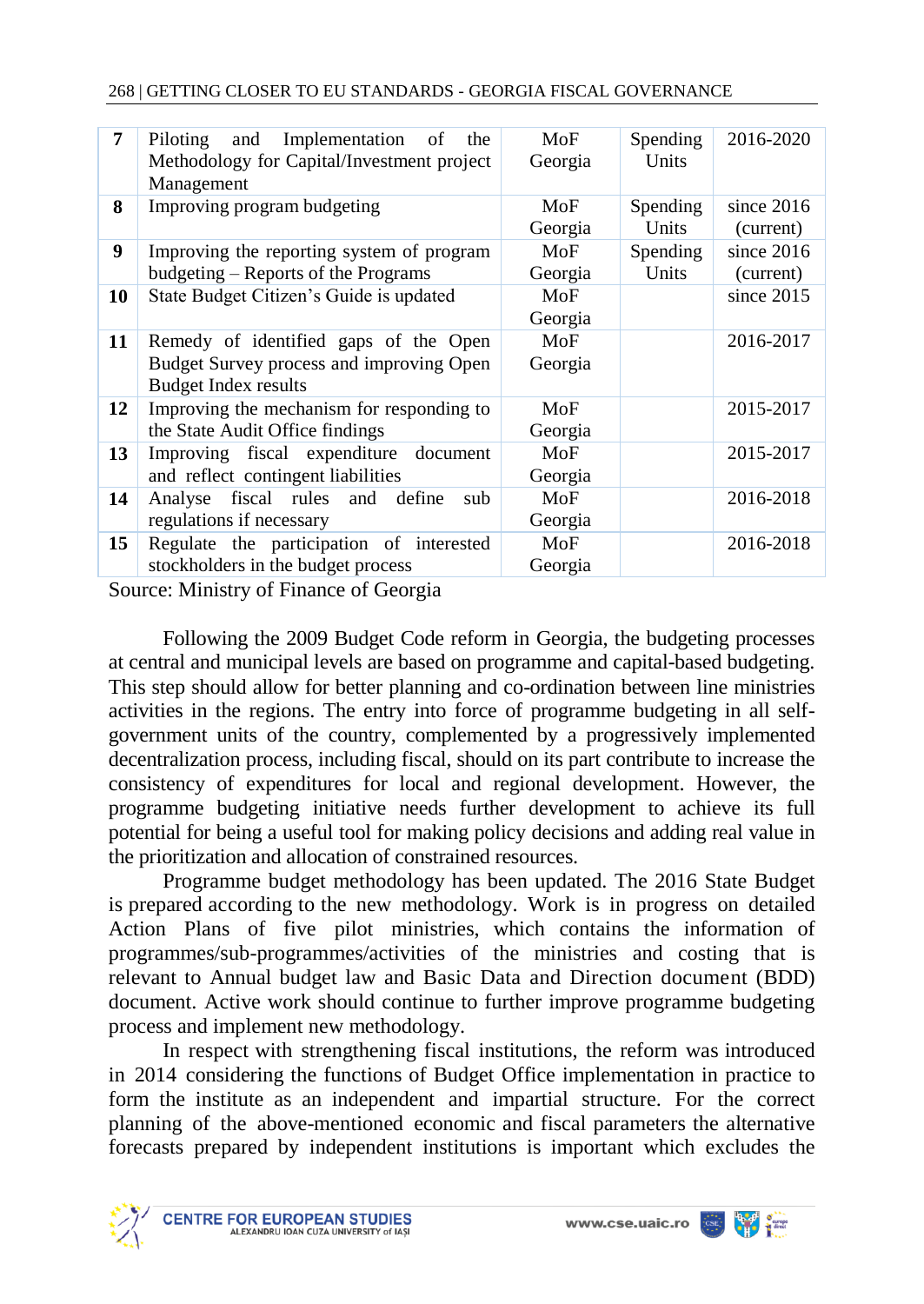influences of naturally typical 'positive' perceptions on fiscal policies of all governments.

Sustainable medium term planning is an important element for strengthening fiscal policy and management. Therefore, in order to achieve this objective, the government has to develop tools for implementing medium term and action plans as well as other sector action plans according to BDD. This also applies to preparing costing and estimates for the implementation of action plans and developing adequate mechanisms to implement performance indicators.

Basic budget scrutiny and oversight of financial statements are already in force but they need further strengthening. Taking into account all abovementioned issues, additional work is needed in the following directions:

- Strengthening medium-term planning;
- Strengthening fiscal forecasting;
- Improvement of programme budgeting;
- Strengthening independent fiscal institutions;
- Developing fiscal discipline.

### *4.2. Shortcomings and development of fiscal rules in Georgia*

Since 2014, the Georgian Law on "Economic Freedom Act" was enacted and budgeting during the planning process considers the limits imposed by the law. The law defines general principles of the framework, but planning fiscal policy correctly in different aspects is also required in order to ensure the fulfilment of the law. Not only the amount (limit) of deficit or the debt to GDP ratio but also the structure of all these elements is important. To develop sound budgeting principles in practice is very important, because not only general principles have to be ensured during the budget planning process but also the budget in its main content should have to reach the main objectives, as social and economic stimulus direction.

Generating growth and creating jobs within a sustainable fiscal framework is Georgia's biggest macroeconomic challenge. Tackling the growth and jobs agenda in Georgia will require significant investment in human and physical capital and the government has a large role to play here. Additional spending, where it is needed, should be undertaken within the fiscal consolidation agenda of the government, designed to help restore the macroeconomic buffers needed to secure stability and sustain confidence in the future.

Public finances in Georgia are likely to come under pressure over the short to medium term in the context of large increase in recurrent expenditures and the limited scope to raise revenues. A constitutional ban on increasing tax rates limits upsides on fiscal revenues. In July 2011, the parliament had established fiscal rules for a number of fiscal indicators through amendments to the constitution. One of the provisions of this amendment was that the introduction of any new general state tax, except excises, or an increase in the upper rate of any existing general state tax

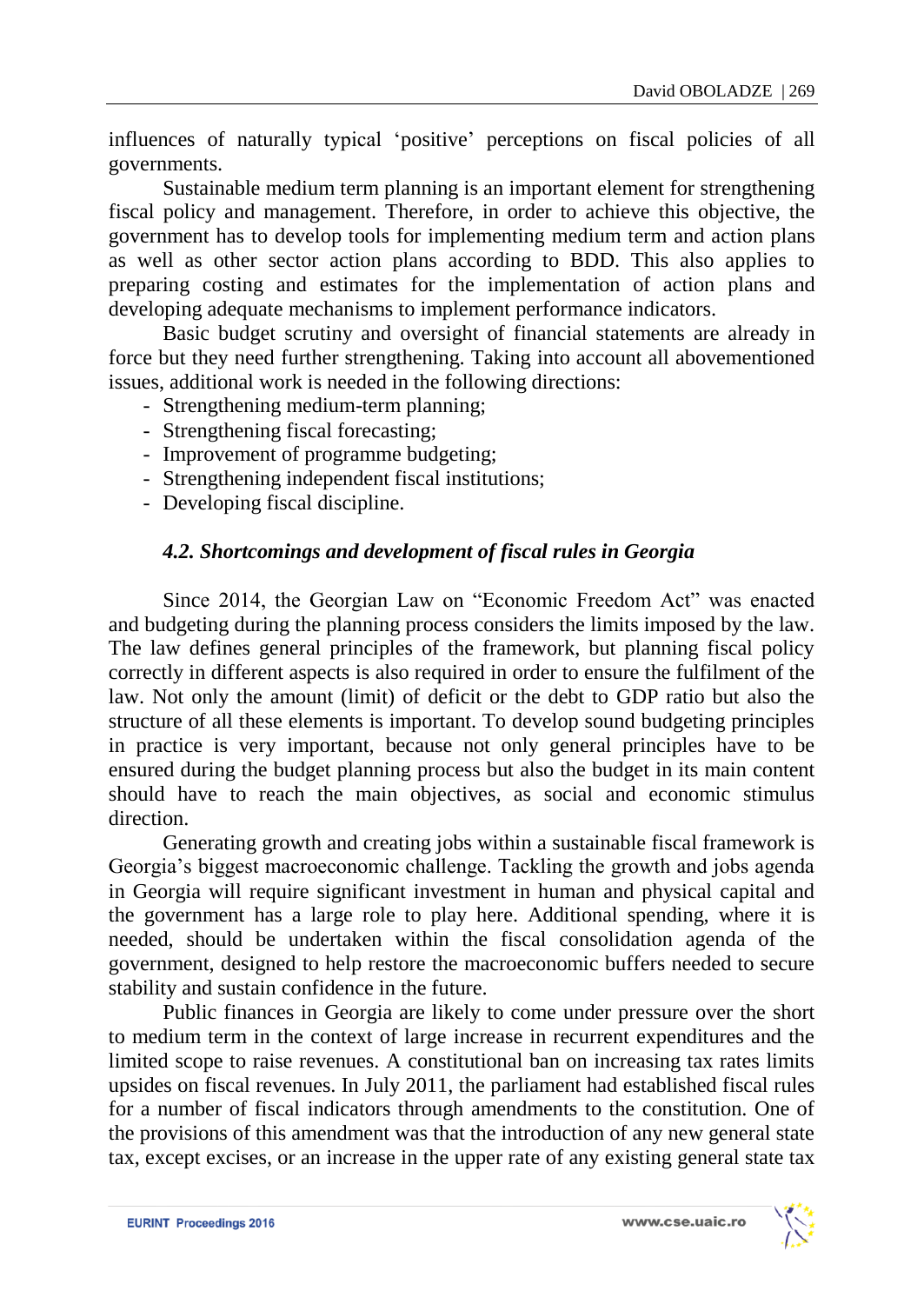would be possible only through a referendum. This legal clause has been enacted from 1 January 2014. This limitation of tax revenues along with the increase in social benefits is likely to put pressure on the government's finances.

Fiscal policy in 2013 became pro-cyclical, which increased macroeconomic volatility. In recent years, fiscal policy has been relatively prudent, with the deficit steadily declining, expenditure as a share of GDP also falling, a changing of real expenditure components and a stable government debt to GDP ratio (See Figure 12).



### **Figure 12. Expenditure components**

Source: National authorities

To keep government finances on a sustainable path along with sustainable growth and job creation is vital. Strengthening the efficiency of expenditures to improve outcomes, especially, in the areas of education, capital spending and intergovernmental finances are also very important.

Fiscal rules are still a new topic for the budget process in Georgia. In that direction it is rarely discussed in the budget processes and the topic is not covered in the media. At the moment, these rules are under discussion within the Ministry

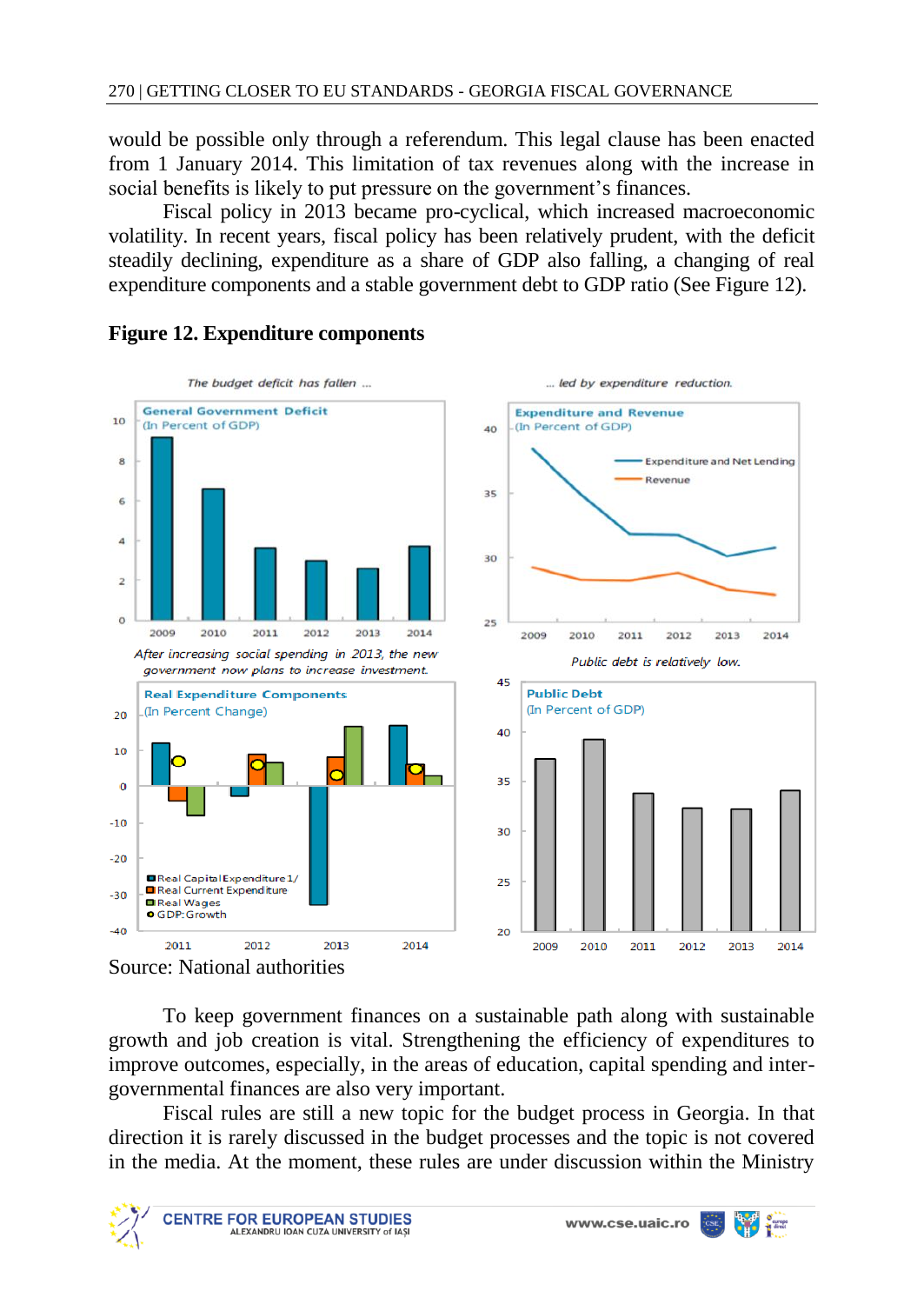of Finance and the participants in the budget process. It should be noted that, until the fiscal rules are the subject of discussion in the general public, it is necessary to raise awareness in this direction. The terms of fiscal policy, the deficit and the public debt to GDP ratio are not so explicit notions to the big majority of the population.

Establishment of sub-regulations of fiscal rules is planned by the Government or the Ministry of Finance in Georgia (with the consent of the Government), which will provide the legal framework in the medium-term, additional to the regulation of the parameters of the fiscal budget. This rule will be prepared and distributed in 2016 in the medium term period and will be periodically reviewed and be facing the challenges of the present reality. A number of issues will also be regulated by this rule especially in terms of budget planing. To be more specific, some of the regulations will be determined on the increase of current expenditures, opportunities of creation of new Legal Entity of Public Law (LEPL) and new staff positions should be regulated more and certain limits will be determined for expenditures on social programmes. The rule also will regulate the basic approach in the point of the investment projects and the share of these types of payments in total expenditures.

The main principles have been developed which provides proper activities to make administrative expenditures lower in 2016, defines the share of capital/infrastructural projects in total expenditure, during the year limits budget adjustments so that planned capital expenditures can be changed and add to administration expenditures only when government permits.

Approving sub-regulations of the fiscal rules will allow further regulation of the general framework of parameters considering the existing macroeconomic and fiscal parameters. Later on, the Government may to pro-cyclic or contra-cyclical fiscal policy if needed.

The rule should prepare for medium-term period and, if required, the rule should be the subject to change/review in parallel with the changes in the basic data and direction document. It is possible that sub regulation's rules set certain thresholds for different levels of budget, which is totally consistent with the parameters of the law, or impose a lower limit than is required by law for compound parameters.

The legislation specifies the general framework of the so called 'escape clauses'. It may determine more specific and limited conditions for using this regulation for a specific year and/or medium term period and determine more details about what might be planned for going back.

Quantitative fiscal rules defined by the law and the above-stated subregulations for monitoring purposes some changes will be made in reporting on the implementation of the budget process. A review of the annual report of the Budget will be added to the Appendix, which describes the annual and the medium-term periods quantitative fiscal risks. This information, along with the quarterly and annual reports submitted to the Parliament, in turn, the parliament of committees,

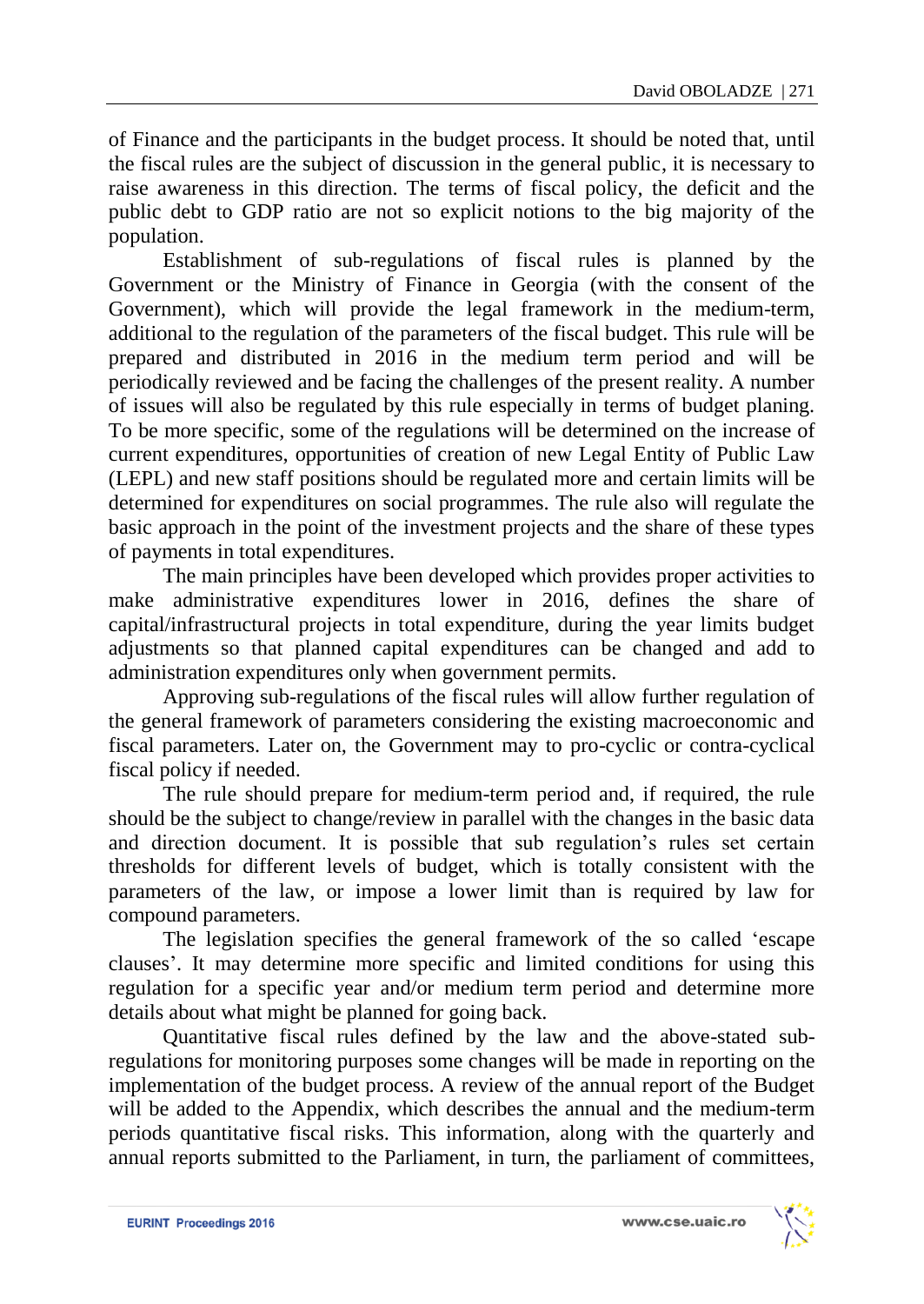the Budget Office and the State Audit Office will be subject to discussion.

The report submitted to the Parliament provided appropriate indicators and the activities planned, if the monitoring result prejudice the established limits fulfilment and if sub-regulation deviation from the rule is inevitable - a reasonable explanation of what caused the results. In practice, using more fiscal rules will increase the role of fiscal policy planning; this also influences the type of regulations of the budgetary process to increase the interest of the parties involved. These parameters must become the subject of extensive review and discussion at legislative level and by independent fiscal institutions. Independent fiscal institutions provide independent analysis and review on economic and budgetary data projections by governments (to avoid optimistic growth forecasts), assess compliance with rules and procedures and sometimes enforce them, and provide long-term sustainability assessments, or recommendations on specific items of budgetary policy. From this point of view, two institutions play a very important role: The Parliamentary Budget Office of Georgia and The State Audit Office of Georgia. The Parliamentary Budget Office of Georgia, as a fiscal institution, establishes the role of the current fiscal architecture in Georgia. The Office will fully work out its mandated independent mechanisms in practice; according to this, the Parliamentary Budget Office aims to establish the office as an independent institution.

The budget office has prepared a medium-terms strategic plan. The Budget Office will implement measures around a strategic goal in the medium term period, which provides the main mission of the Parliamentary Budget Office in the process of strengthening the parliamentary oversight growth fiscal management transparency and accountability and accordingly, sustainability of fiscal measures to be implemented in two main directions:

- Increased efficiency of the core functions in accordance with the mandate of the Budget Office as an independent fiscal institution in the fiscal architecture;
- Strengthening institutional capacity activities to ensure effectiveness.

Parliamentary Budget Office will also implement a number of measures in order to be independent, objective and a highly professional institution to increase publicity by strengthening communication – privately, parliament, the media, international and local partner organizations. The Office, as a fiscal institution for directing the work, provides communication mechanisms to improve fiscal management system for major institutions – to achieve this aim Parliamentary Budget Office must have working mechanism to communicate with all those agencies which are essential to work together with the proper conduct of its activities.

The State Audit Office of Georgia is also an important tool in the public financial management and in the fiscal policy and its role is the most important in the management of the public finance reform. The State Audit Office will also act according to medium term development strategic plan, which includes the following goals:

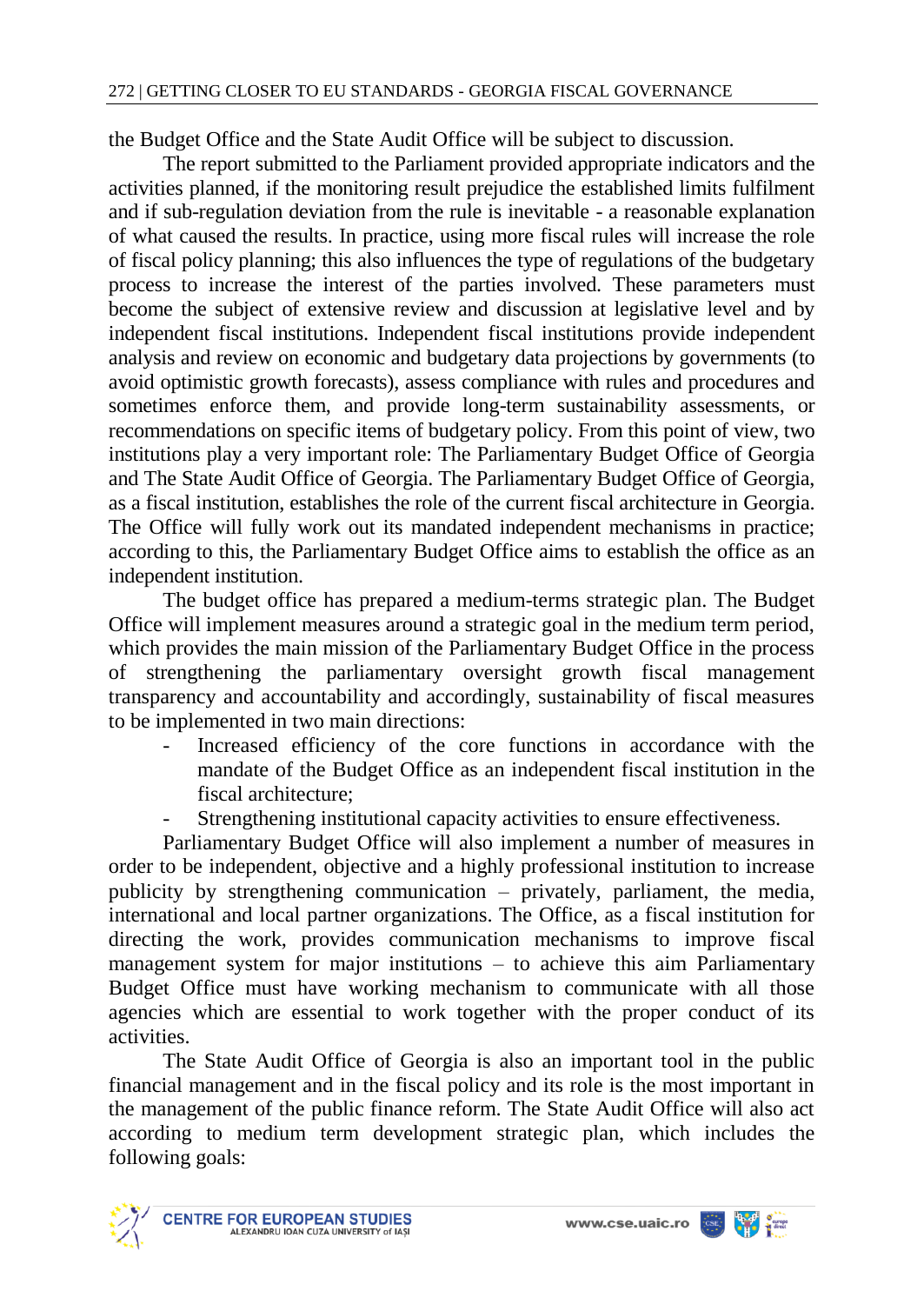- Promoting the parliament of the control government activities;
- Promoting the government to improve the level of accountability/quality to implement the reforms;
- Development of institutional opportunities to improve quality of activities;
- Maximize the results of the audit activities:
- Increase the role of the state audit office in permanent improving of the public finance management process;
- To establish the state audit office with the highly professional staff, with the modern management systems and processes which provides high quality of working, working within time and reliability**.**

# **5. Policy Guidelines**

The public finance reform of the country has a two-fold objective. One is to make Georgia capable of implementing the EU requirements on identification, prevention and management of fiscal risks, excessive fiscal deficits and harmful macroeconomic imbalances. On the other hand, it must ensure that public spending is structured in the way that maximizes the development impact on the national economy and ensures better quality of life for the citizens. As discussed earlier, many reforms are needed to ensure fiscal sustainability and sound management of public finances in line with EU legislation, standards and fiscal rules. In our opinion, the policy should be based on the following guidelines:

| <b>Reform priorities</b>                                                        | <b>Recent progress</b>                                                                                                                                                                                                     | <b>Recommendations</b>                                                                                                                                                                                                                                                                                                      |
|---------------------------------------------------------------------------------|----------------------------------------------------------------------------------------------------------------------------------------------------------------------------------------------------------------------------|-----------------------------------------------------------------------------------------------------------------------------------------------------------------------------------------------------------------------------------------------------------------------------------------------------------------------------|
| - Strengthening<br>the fiscal<br>framework<br>- Developing fiscal<br>discipline | - Approximation of Georgia's<br>legislation to EU legislation;<br>- Main fiscal rules (expenditures,<br>balance, public debt, revenue rule)<br>and the macro-economic<br>indicators defined in the Georgian<br>legislation | - Enhance enforcement, fiscal policy<br>monitoring;<br>- Promote using concrete and measurable<br>outcome-based indicators<br>("benchmarks");<br>- Analyze fiscal rules and define sub<br>regulations;<br>- Improving the mechanism for<br>responding to the Parliamentary Budget<br>Office and State Audit Office findings |
| - Strengthening<br>medium-term<br>planning                                      | -line ministries develop medium<br>term action plans;<br>-The integrated public financial<br>management system was launched                                                                                                | -Develop tools for implementing<br>medium term plans and action plans and<br>other sector action plans according to<br>BDD:<br>-Preparing costing and estimates for<br>implementation of action plans;<br>-Develop mechanism to implement<br>performance indicators to achieve<br>objectives of action plans.               |

# **Table 3. Policy guidelines**

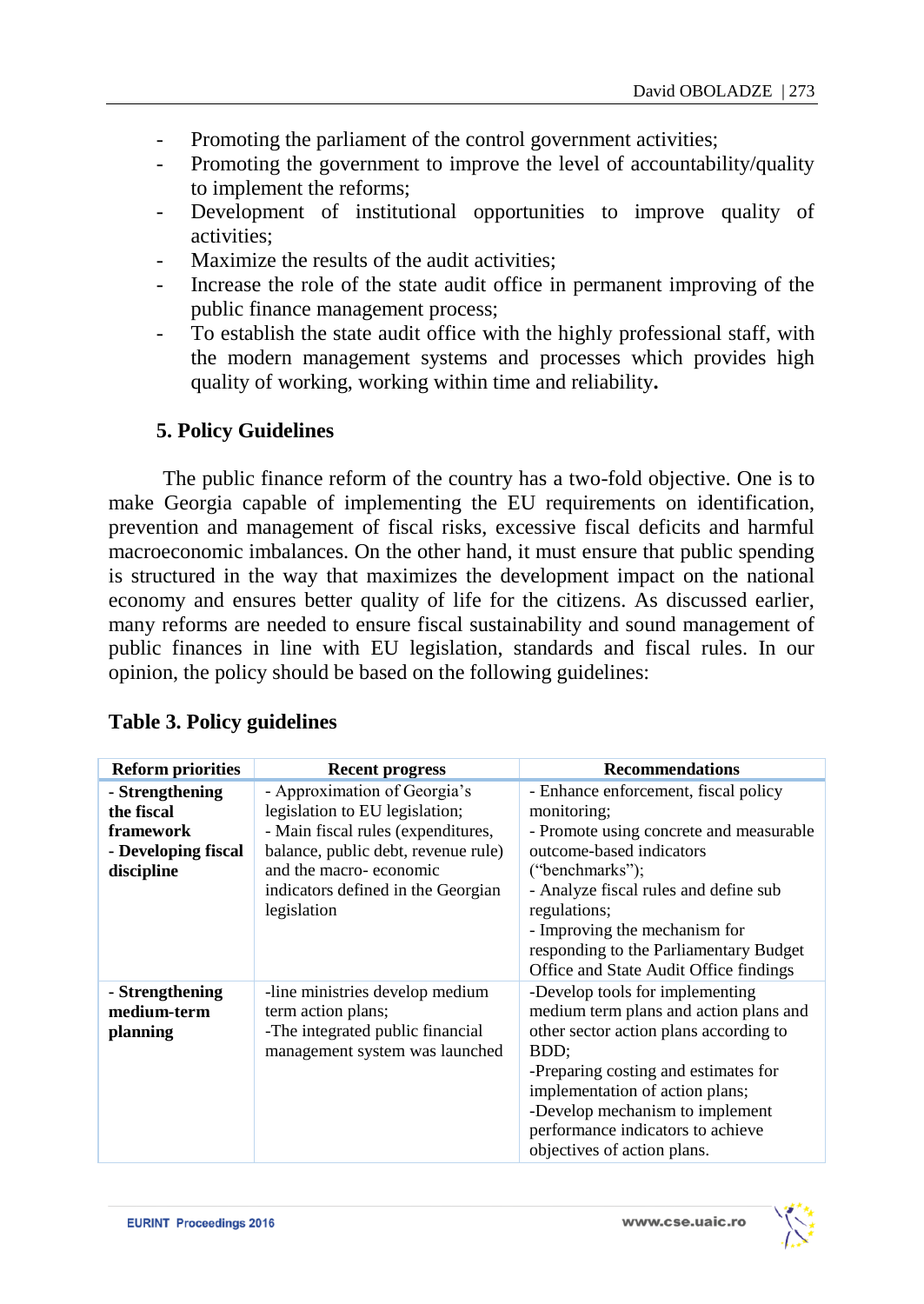| - Strengthening<br>fiscal forecasting                       | -The basic set of systems has been<br>put in place for strategic budget<br>planning, budget formulation and<br>execution;<br>-The Methodology for<br>Capital/Investment project<br>Management is established | -Strengthening forecasting and analytical<br>tools:<br>-Develop ex ante and ex post analytical<br>tools:<br>-Relevant staff training of the Ministry<br>of Finance of Georgia                                                                                                                                                                                                                                                                                                                           |
|-------------------------------------------------------------|--------------------------------------------------------------------------------------------------------------------------------------------------------------------------------------------------------------|---------------------------------------------------------------------------------------------------------------------------------------------------------------------------------------------------------------------------------------------------------------------------------------------------------------------------------------------------------------------------------------------------------------------------------------------------------------------------------------------------------|
| -Improvement of<br>Programme<br>budgeting                   | -Programme budget methodology<br>has been updated;<br>-2016 State Budget is prepared<br>according to the new<br>methodology.                                                                                 | -Develop programmes and their expected<br>results:<br>-Develop performance indicators;<br>-Improving the reporting system of<br>programme budgeting;                                                                                                                                                                                                                                                                                                                                                    |
| -Strengthening<br><b>Independent fiscal</b><br>institutions | -The Parliamentary Budget Office<br>and The State Audit Office has<br>prepared a medium-terms strategic<br>plan.                                                                                             | -Increased efficiency of the core<br>functions in accordance with the<br>mandate of the Budget Office and State<br>Audit Office as an independent fiscal<br>institutions in the fiscal architecture;<br>-Developing Parliamentary Budget<br>Office and State Audit Office<br>institutional capacities to ensure the<br>effectiveness of its activities;<br>-Increase the role of the legislative<br>activity of the Parliamentary Budget<br>Office to support the management of the<br>budgetary funds. |
| -Strengthening<br>the efficiency of<br>expenditures         | -Positive PEFA (2012)<br>assessments                                                                                                                                                                         | -Improve the efficiency and<br>effectiveness of expenditures;<br>-Intensive monitoring of social<br>expenditures;<br>-Enhance the information content of<br>budget documents pertaining to capital<br>expenditures;<br>-Strengthen the PIM process, especially<br>at project identification and appraisal<br>stage.                                                                                                                                                                                     |

Source: Author's representations

- A more effective and simpler governance framework that would contribute, in our opinion, to the advance of structural and fiscal reforms. Given the mixed record of adherence to EU targets and recommendations, a stronger framework to monitor, incentivize, and enforce reforms and sound fiscal policies could foster convergence within the approximation to euro area. Such a framework should promote increased ownership, transparency and accountability.

*-* 'Outcome-based' area-wide structural benchmarks, which could improve transparency and incentivize reform implementation. Current peer review practices under the European semester could be strengthened by using concrete and measurable outcome-based indicators ('benchmarks') to define the reform agenda. Their use could improve transparency, simplify implementation, and promote

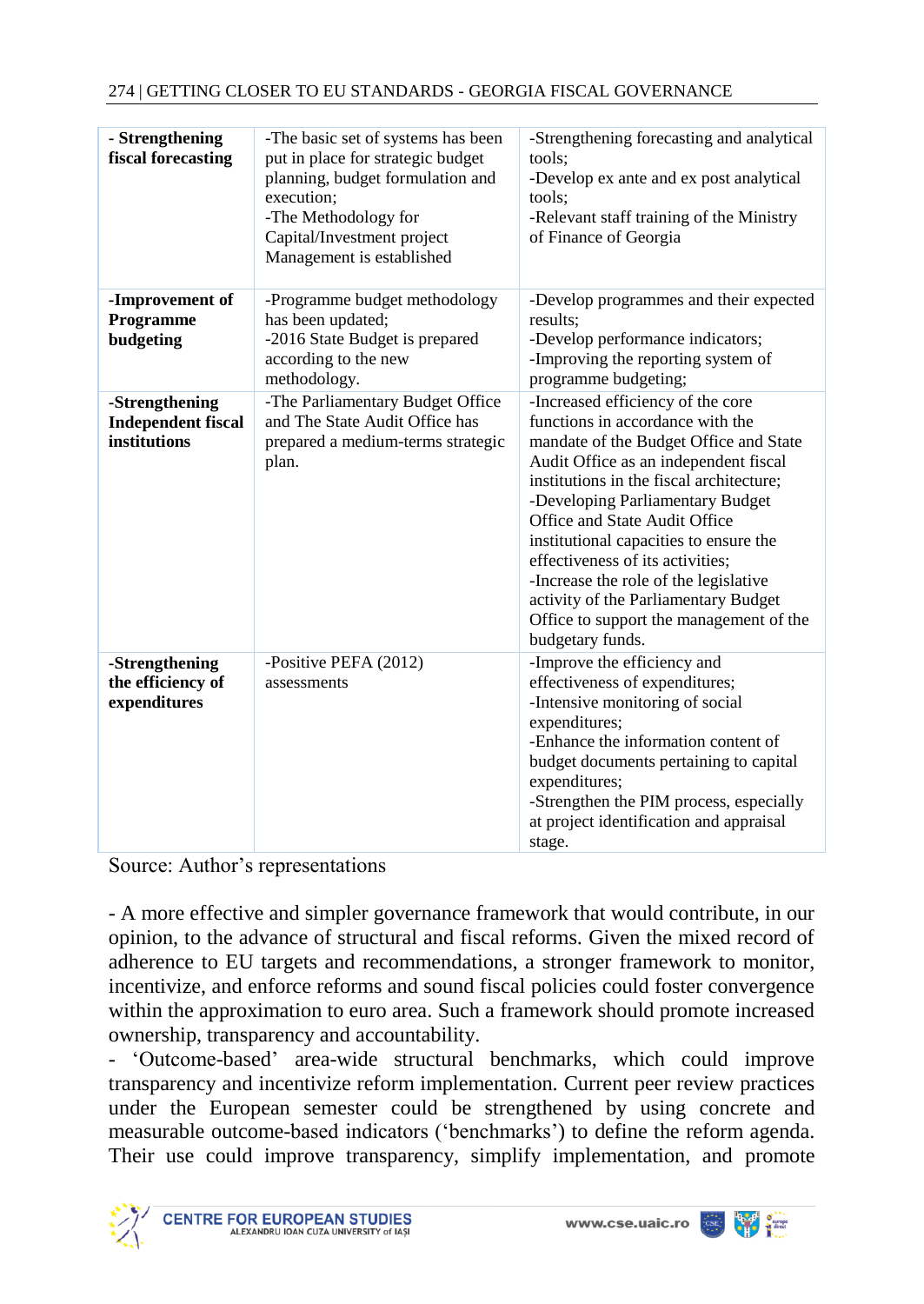innovation.

- Creation of an independent fiscal council, which could improve fiscal discipline, transparency and accountability. An EU-level 'structural council' of experts could be created to assess ex post the EC's prioritization and enforcement of structural reforms. A Georgian 'national fiscal council' with wide representation is needed, in our opinion, to assist ex ante in translating euro area-wide reforms into a national reform agenda, and thereby fostering ownership and innovation.

- Simplifying and strengthening the fiscal framework (NFR, MTBFs,) which could enhance its effectiveness. While successive reforms have improved some elements of the EU's fiscal framework (e.g., taking greater account of the economic cycle), they have increased its complexity, hampering effective monitoring, public communication, and compliance. The framework could be simplified by focusing on two main pillars: a single fiscal anchor (public debt-to-GDP) and a single operational target (an expenditure growth rule, possibly with a debt correction mechanism) linked to the anchor. To enhance enforcement, fiscal policy monitoring could be improved through better interaction between national fiscal council and the EC, possibly facilitated by the EU Network of Independent Fiscal Institutions (EUNIFI), or through an independent fiscal council at the EU level to assess application of fiscal rules.

- The establishment of an effective public investment management (PIM) system, which could maximize the effectiveness of the lower level of public investments, is also crucial. On this front, Georgia has made some progress, especially on capital budgeting, and the new government is committed to implementing deeper reforms in this area. Efforts have been made to enhance the information content of budget documents pertaining to capital expenditures and to initiate more systematic processes to raise the overall efficiency and effectiveness of public investment. Nevertheless, more needs to be done to strengthen the PIM process, especially at project identification and appraisal stage.

- Intensive monitoring of social expenditures, which is crucial to maintain fiscal sustainability and to achieve better social outcomes. The increase in social benefits and assistance was a core part of the new government's election manifesto. The government has followed through on its election promise and has raised social benefits considerably. However, implementation capacity in the social sectors is constrained and needs to be enhanced. Monitoring of social expenditures/programmes information, together with the quarterly and annual reports should be submitted to the Parliament and, in turn, the Parliament of committees, the Budget Office and the State Audit Office.

- Further cuts to capital expenditures need to be guarded against as this would impact growth. The increased current expenditures are likely to generate fiscal pressures over the short- to medium-term. In our opinion, expenditures should be cut regardless of the fiscal outlook. Certain expenditures, to be sure, are vital to a country's success and survival, but excessive current expenditures may actually lower the economy's productive capacity. Thus, expenditure cuts can

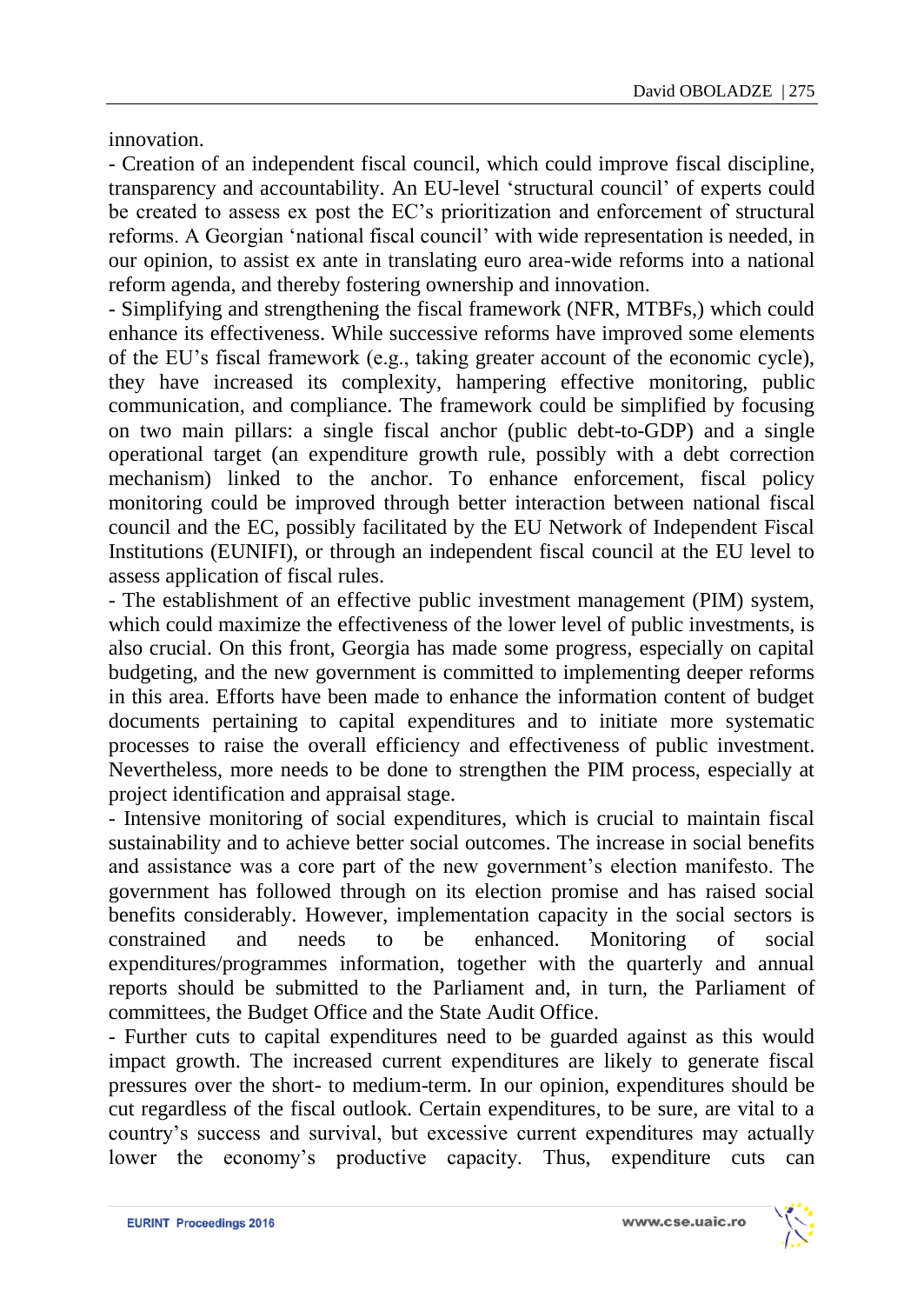simultaneously improve fiscal balance while enhancing economic growth. With limitations upsides on revenues and difficulties in scaling back recurrent expenditures, the government could resort to lower spending on public investments. However, since Georgia has a large infrastructure deficit, such a measure could impact short- and long-term growth.

**-** A better cooperation between the Ministry of Finance and other public agencies responsible for implementation of the key social and infrastructure programmes, which could improve the efficiency and effectiveness of public finance management**.** Since Georgia follows programme based budgeting, it will be important to evaluate the performance of social benefit programmes during each budget cycle to improve the efficiency and effectiveness of these expenditures and also to ensure fiscal sustainability.

# **Conclusion**

The traditional domestic fiscal framework based on simple numerical fiscal rules is discussed in the recent literature in relation to its limitations when used as a measure to strengthen the fiscal discipline. Proposals in the literature go in the direction of using a more complex approach for fiscal rules, together with stronger enforcement mechanisms.

The present paper suggests that compliance with a well-designed fiscal framework contributes to the policy credibility, to boost economic growth and to dampening the output volatility. More complex and flexible rules, multiannual medium term national fiscal framework and more supportive institutional arrangements could help reduce the pro-cyclical bias associated with rules. Such flexible rules also call for higher-quality institutional arrangements that strengthen monitoring and enforcement mechanisms.

Since 2014, Georgian Law on 'Economic Freedom Act' enacted, and budgeting during the planning process considers the limits imposed by the law. The law defines general principles of the framework and to ensure the fulfilment of the law it is necessary to plan fiscal policy correctly in different aspects. Not only the amount (limit) of deficit or the debt to GDP ratio is important, but the structure of all these elements. Having sound budgeting principles in practice is very important because not only general principles should be ensured during budget planning process but budget in its main content should reach the main objectives, as social and economic stimulus direction.

Generating growth and creating jobs within a sustainable fiscal framework is Georgia's biggest macroeconomic challenge. Tackling the growth and jobs agenda in Georgia will require significant investment in human and physical capital and the government has a large role to play here. Additional spending, where it is needed, should be undertaken within the fiscal consolidation agenda of the government, designed to help restore the macroeconomic buffers needed to secure stability and sustain confidence in the future. Public finances in Georgia are likely

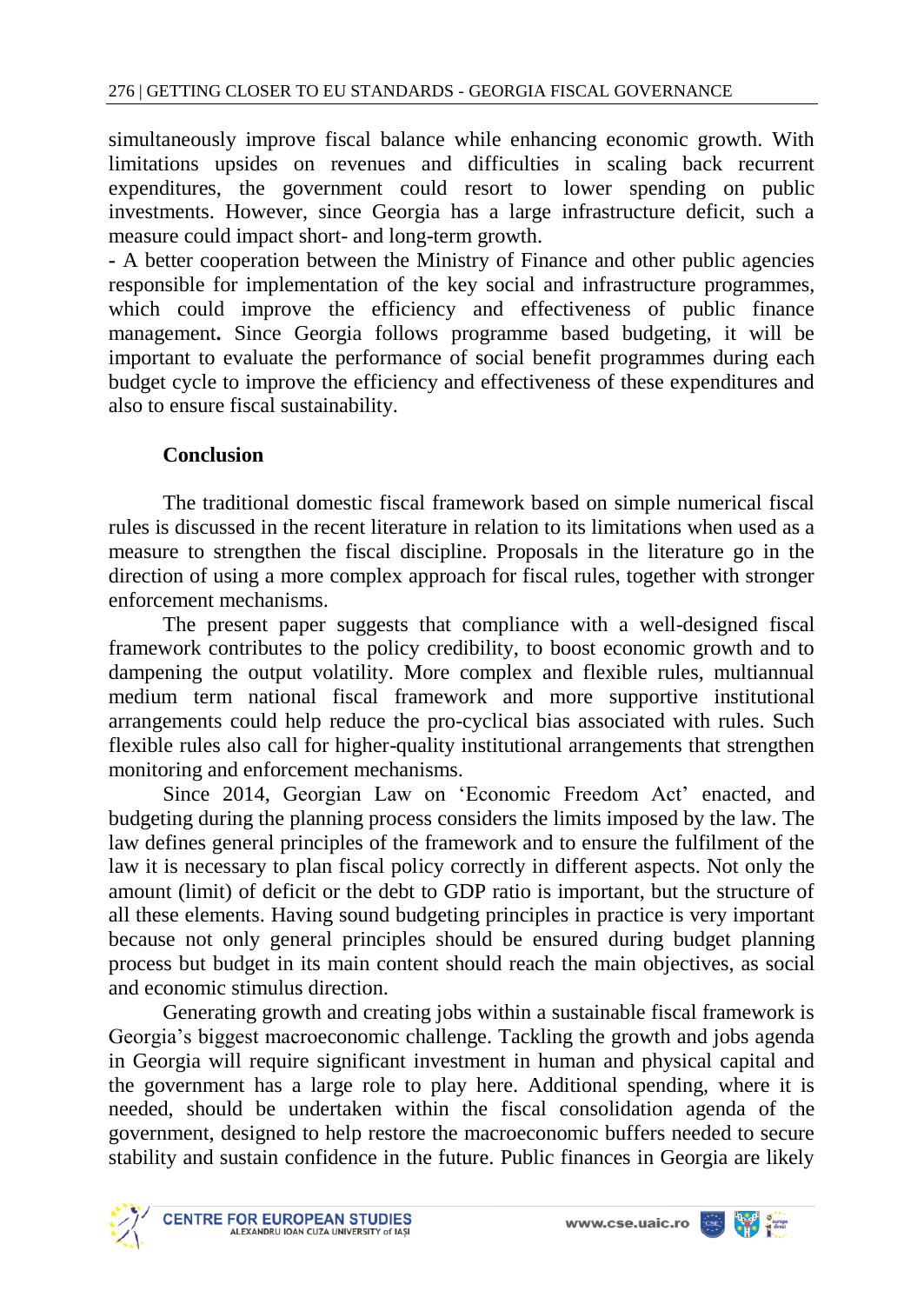to come under pressure over the short to medium term in the context of large increase in recurrent expenditures and the limited scope to raise revenues.

A more effective and simpler governance framework may contribute to the advance structural and fiscal reforms. Such a framework will promote increased ownership, transparency and accountability, through the significantly enhance of fiscal discipline. A Georgian 'national fiscal council' with wide representation is needed, in our opinion, to assist ex ante in translating euro area-wide reforms into a national reform agenda, and thereby fostering ownership and innovation.

Basic budget scrutiny and oversight of financial statements are already in force in Georgia, but they need further strengthening. Additional work on reforming is needed in the following directions: Strengthening medium-term planning; Strengthening fiscal forecasting; Improving programme budgeting; Strengthening independent fiscal institutions; Developing the fiscal discipline.

#### **References**

- Bova, E., Carcenac, N. and Guerguil M. (2014), Fiscal Rules and the Procyclicality of Fiscal Policy in the Developing World", Working Paper, No. 14/122, IMF-Fiscal Affairs Department, Washington, USA.
- Debrun, X. (2007), "Tying hands is not commitment: can fiscal rules and institutions really enhance fiscal discipline?", *Bruegel working paper*, No. 2007/01.
- Debrun, X., Moulin, L., Turrini, A., Ayuso-i-Casals, J. and Kumar, M. S. (2008), "Tied to the Mast? National Fiscal Rules in the European Union*,* Economic Policy"*,* Vol. 23, Issue 54, pp. 298-362.
- European Commission (2010), "Europe 2020" Fiscal frameworks, available at: http://ec.europa.eu/europe2020/pdf/themes/06\_fiscal\_frameworks\_02.pdf (accessed 12 September 2016).
- European Commission (2013), *Report on Public finances in EMU,* European Economy 4, Bruxelles.
- European Commission (2011), *Report on Public finances in EMU,* European Economy 3, Bruxelles.
- European Commission (2014), *National fiscal frameworks and database on numerical fiscal rules*, available at: http://ec.europa.eu/economy\_finance/db\_indicators/ fiscal\_governance/fiscal\_rules/ (accessed 12 September 2016).
- Larch, M. and Turrini, A. (2008), "Received wisdom and beyond: lessons from fiscal consolidation in the EU", European Commission, European Economy - Economic Papers 320, Brussels.
- Manasse, P. (2005), " Deficit Limits, Budget Rules and Fiscal Policy", *IMF Working Paper*, No. 05/230, Washington.
- Symansky, S. and Kopits, G. (1998), "Fiscal policy rules", *IMF Occasional Paper*, No. 162, Washington.

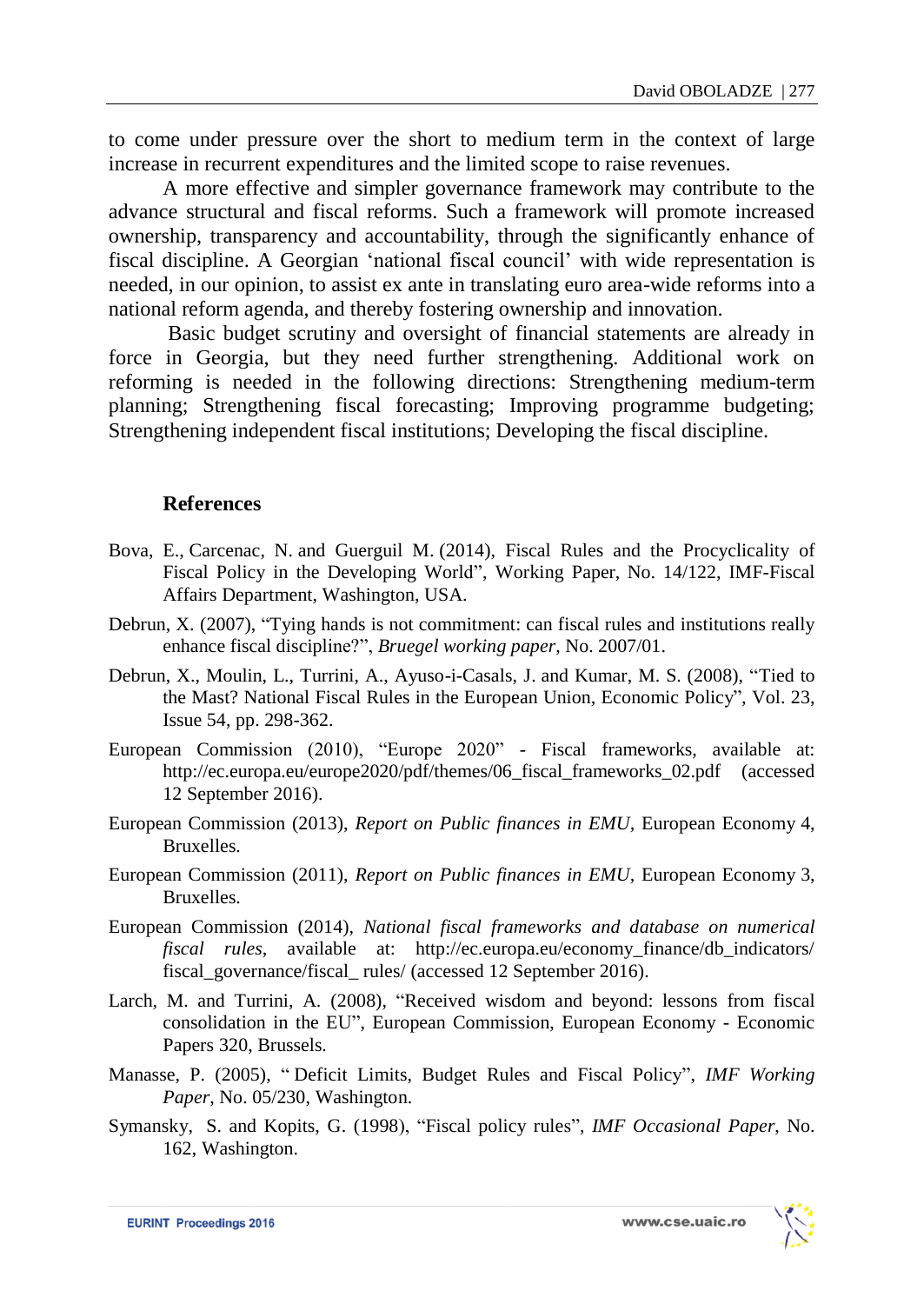- Schaechter, A., Kinda, T., Budina, N. and Weber A. (2012), "Fiscal Rules in Response to the Crisis – Toward the Next-Generation Rules. A New Dataset", *IMF Working Paper*, No. 12/187, Washington.
- Von Hagen, J. (2010), "Sticking to fiscal plans: the role of institutions", *Public Choice*, Vol. 144, Issue 3, pp 487–503.
- Wyplosz, C. (2013), "European Economy. Europe's Quest for Fiscal Discipline", *Economic Papers*, No. 498, European Commission, Brussels.
- Eyraud, L. and Wu, T. (2015), "Playing by the Rules: Reforming Fiscal Governance in Europe", *IMF Working Paper*, available at: https://www.imf.org/external/pubs/ft/wp/ 2015/wp1567.pdf (accessed 12 September 2016).
- Wyplosz, C. (2012), "Fiscal Rules: Theoretical Issues and Historical Experiences", NBER Working Paper No. w17884, available at: http://www.nber.org/chapters/c12656.pdf
- European Commission (2015), "Evaluation of the European Union's co-operation with Georgia (2007-2013)", *Directorate General for Development and Cooperation – EuropeAid*, available at: http://www.oecd.org/derec/ec/Strategic-evaluationcooperation-ec-georgia-annex1.pdf (accessed 12 September 2016).
- "Fiscal Governance in Georgia and its compatibility with EU practice" (2015), Ministry of Finance of Georgia, *Working Paper*, available at: http://mof.ge/images/File/biujeti/Fiscal\_Governance-EN.pdf (accessed 12 September 2016).
- Georgian Constitution (1995), Chapter six; State Finances and Control; Article 93; paragraph 7; available at: http://www.parliament.ge/uploads/other/28/28803.pdf (accessed 12 September 2016).
- Organic law of Georgia on "Economic Freedom" (2011), Article 2 Determination of maximum limits of macroeconomic parameters; available at: <https://matsne.gov.ge/ka/document/download/1405264/0/en/pdf>
- Budgetary Code of Georgia (2009), available at: <http://www.mof.ge/en/4549> (available only in Georgian)